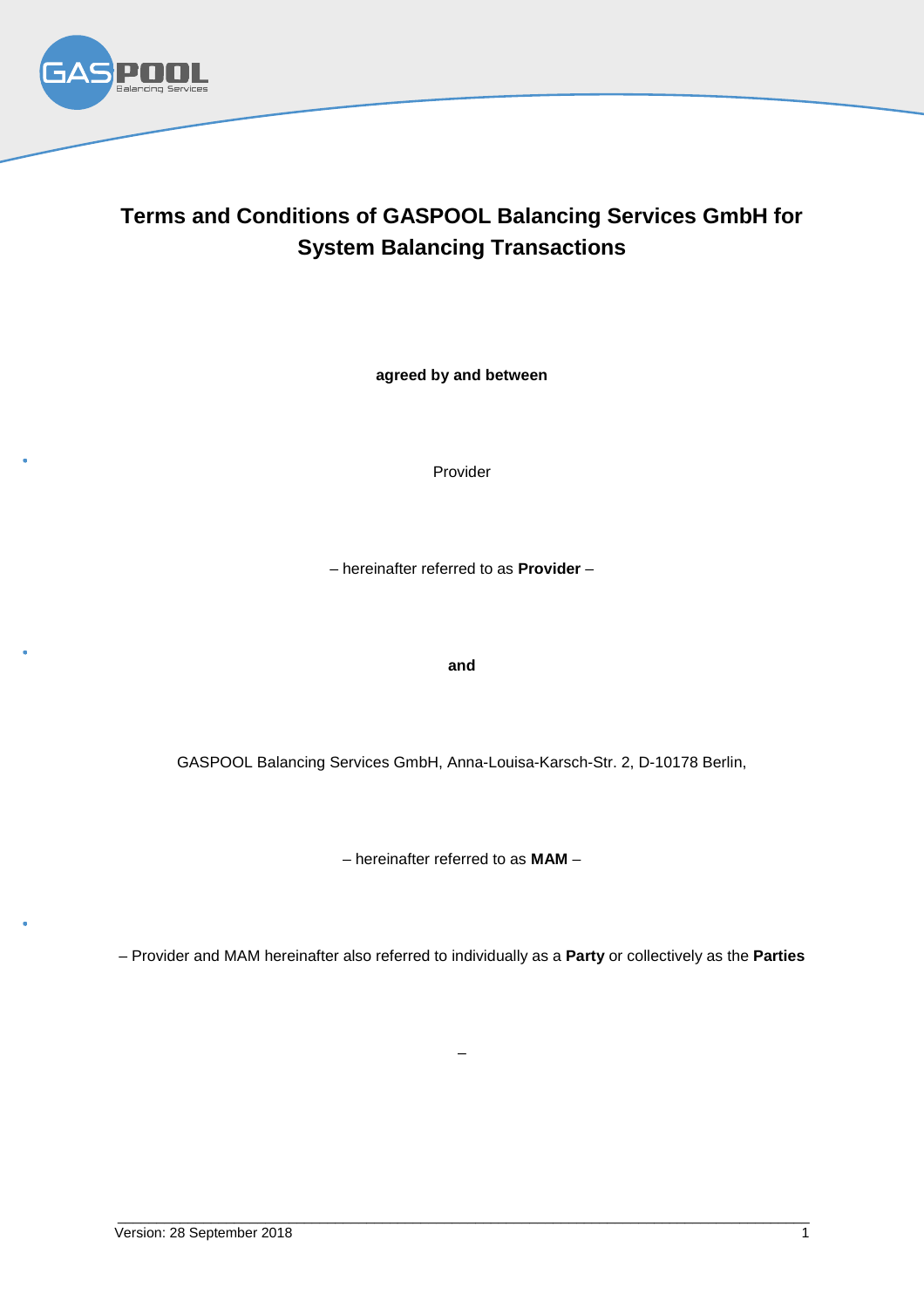

# **Table of Contents**

| 1.                  |                                                                                         |
|---------------------|-----------------------------------------------------------------------------------------|
| 2.                  | Formation of System Balancing Framework Agreement Incorporating System Balancing Terms  |
|                     |                                                                                         |
| 3.                  |                                                                                         |
| 3.1                 |                                                                                         |
| 3.2                 |                                                                                         |
| 3.3                 |                                                                                         |
| 3.4                 |                                                                                         |
| 3.5                 | Supply/Receipt of Gas in Specified Network Areas or at Specified Physical Entry or Exit |
| Points <sub>8</sub> |                                                                                         |
| 4.                  |                                                                                         |
| 5.                  |                                                                                         |
| 6.                  |                                                                                         |
| 7 <sub>1</sub>      |                                                                                         |
| 8.                  |                                                                                         |
| 9.                  |                                                                                         |
| 10.                 |                                                                                         |
| 11.                 |                                                                                         |
| 12.                 |                                                                                         |
| 13.                 |                                                                                         |
| 14.                 |                                                                                         |
| 15.                 |                                                                                         |
| 16.                 | Requirements for Written Form and Authoritative Version of Contract 21                  |
| 17.                 |                                                                                         |
| 18.                 |                                                                                         |

ż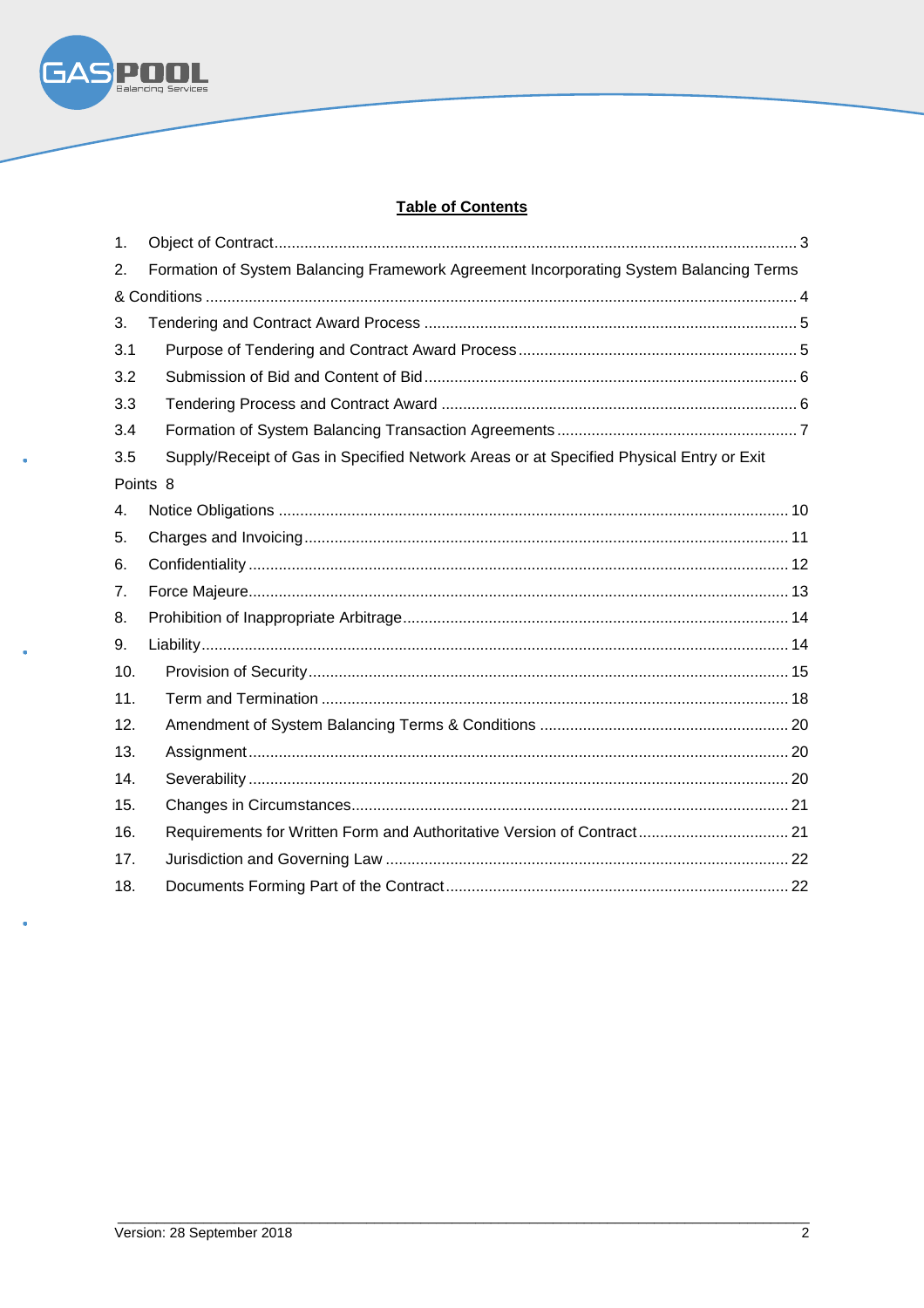

#### **WHEREAS**

In compliance with its obligations under the German Gas Third-Party Access Regulations (*Gasnetzzugangsverordnung - GasNZV*) as amended from time to time as well as in accordance with the requirements set out in the administrative ruling on gas balancing handed down by the German national regulatory authority Bundesnetzagentur on 19 December 2014 (implementation of the Network Code on Gas Balancing of Transmission Networks, so-called "GaBi Gas 2.0" decision, ref: BK7-14-020), the MAM takes market-based system balancing actions ("**External System Balancing Actions**") to physically balance the gas supply networks in the market area GASPOOL ("**Market Area**") and enters into system balancing transactions with third parties ("**External System Balancing Transactions**") to procure the gas quantities it requires for this purpose.

Section 22(1) of the German Energy Industry Act (*Gesetz über die Elektrizitäts- und Gasversorgung - EnWG*) imposes an obligation on the operators of energy supply networks to procure the energy they require to balance imbalances in a transparent, non-discriminatory and market-based process. The MAM applies these principles when taking External System Balancing Actions.

#### **1. Object of Contract**

- $1<sup>1</sup>$ The Terms and Conditions for External System Balancing Transactions (hereinafter referred to as "**System Balancing Terms & Conditions**") set out herein, including the annexes attached hereto, these comprising the Balancing Product Description "Commodity" (**Annex 1**) and the Balancing Product Description "Flexibility Services" (**Annex 2**) (with these annexes being referred to as the "**Balancing Product Descriptions**"), as applicable from 1 October 2018, set out the detailed provisions governing the business relationship between the MAM and the Provider and provide the contractual framework for all individual contracts (each a "**System Balancing Transaction Agreement**") to be entered into by the MAM and the Provider in relation to any External System Balancing Action taken by the MAM using any of the following products (the "**Balancing Products**"):
	- a) Short-Term Balancing Services: The product category "Short-Term Balancing Services" comprises such Balancing Products where the MAM buys (System Buy) or sells (System Sell) the gas quantities it requires to balance any physical gas imbalances occurring within the Market Area. The Balancing Products falling into this product category are tendered on a Rest-of-the-Day basis ("**RoD**"). The detailed arrangements governing these Balancing Products are set out in the Balancing Product Description provided in Part I of Annex 1 to these System Balancing Terms & Conditions.
	- b) Long-Term Options ("**LTO**"): The product category "Long-Term Options" comprises such Balancing Products where the MAM enters into availability contracts with Providers who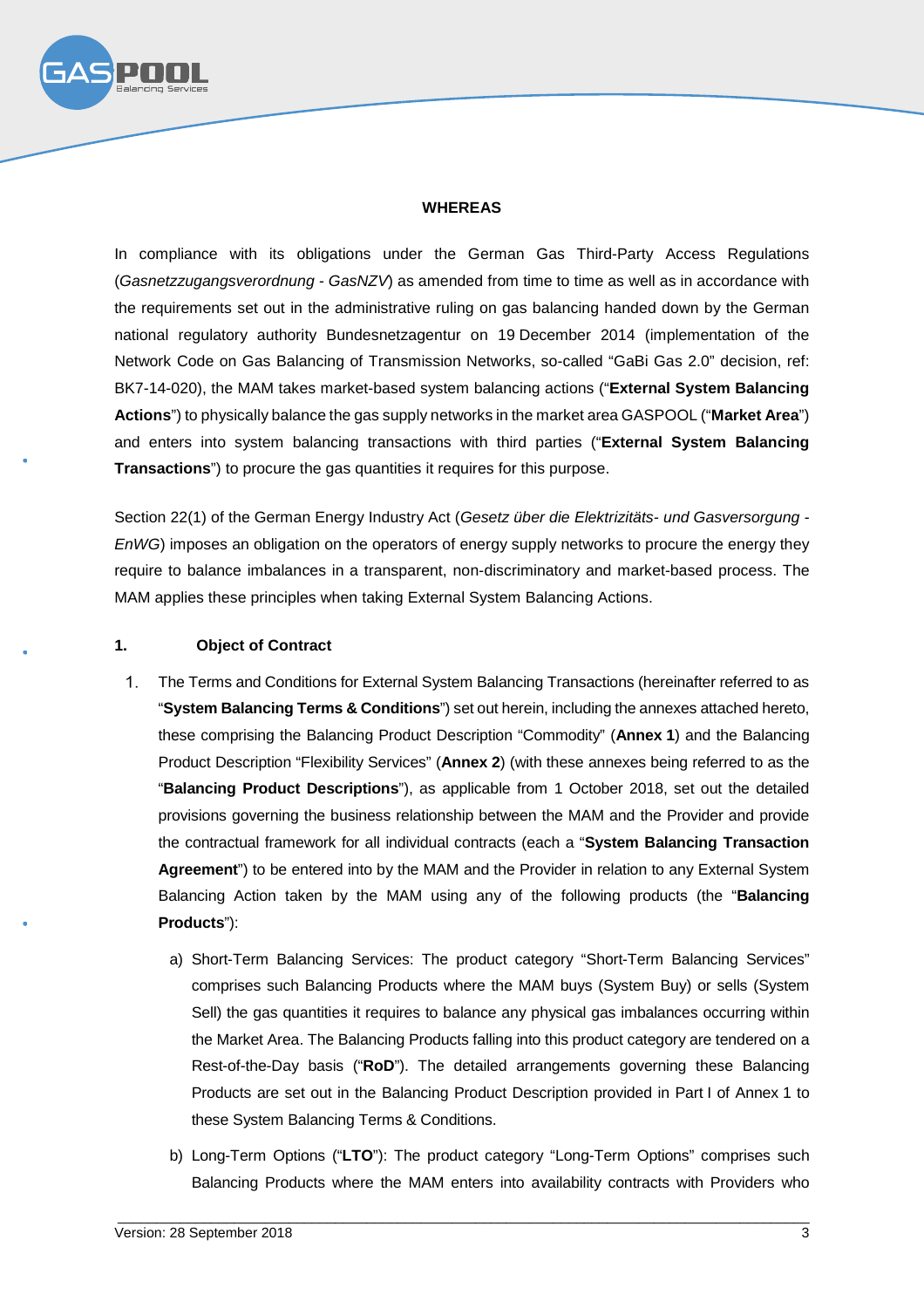

undertake to ensure their availability to supply or receive the gas quantities the MAM might need to buy (System Buy) or sell (System Sell) to balance any physical gas imbalances occurring within the Market Area. The Balancing Products falling into this product category are procured on a Rest-of-the-Day basis ("**RoD**"). The detailed arrangements governing these Balancing Products are set out in the Balancing Product Description provided in Part II of Annex 1 to these System Balancing Terms & Conditions.

- c) Flexibility Services: The product category "**Flexibility Services**" comprises non-standardised Balancing Products under which the MAM makes use of flexibility services provided by Providers. The detailed arrangements governing these Balancing Products are set out in the Balancing Product Description provided in Annex 2 to these System Balancing Terms & Conditions.
- $2<sup>1</sup>$ In the event of any discrepancy between any Balancing Product Description (Annexes 1 and 2 to these System Balancing Terms & Conditions) and any other provision of the System Balancing Terms & Conditions set out herein, the provisions set out in the relevant Balancing Product Description shall prevail. In the event of any discrepancy between the System Balancing Terms & Conditions and the terms and conditions applicable for use of the bid platform operated by GASPOOL (the "**ASP**"; with the terms of use being referred to as the "**Portal Terms of Use**")<sup>1</sup>, the provisions of the System Balancing Terms & Conditions shall prevail. Save where expressly agreed otherwise between the relevant parties, any and all other contracts in place between the MAM and the Provider shall remain unaffected.

# **2. Formation of System Balancing Framework Agreement Incorporating System Balancing Terms & Conditions**

- The MAM will only enter into a framework contract with a Provider for the provision of balancing gas or balancing services to the MAM ("**System Balancing Framework Agreement**") on the basis of the System Balancing Terms & Conditions set out herein if all of the following conditions are met:
	- a) The Provider has entered into a separate contract incorporating these System Balancing Terms & Conditions with the MAM, registering a dedicated balancing group for system balancing purposes that can be used to record the gas quantities supplied to or received from the MAM under any System Balancing Transaction Agreement made with the MAM. For processing purposes this balancing group used by the Provider for system balancing purposes must be registered as a subordinate balancing group, i.e. it must be linked to

<sup>1</sup> https://regelenergieportal.gaspool.de/mts.web/gow.repo/?inst=repo#, this is the separate login-protected area of the portal provided by the MAM which is used to operate the MAM's system imbalance management processes.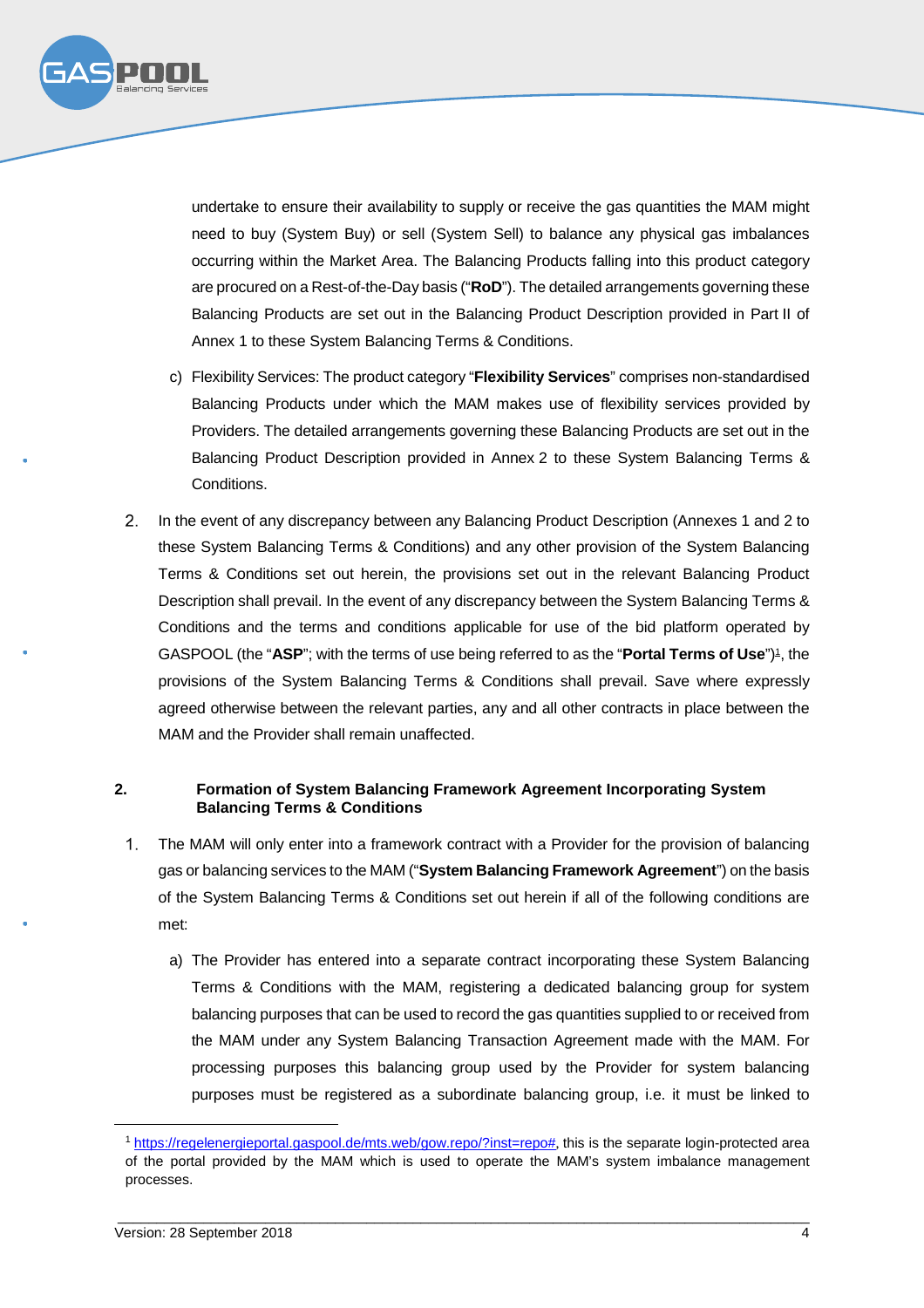

another higher-level balancing group via linking arrangements in accordance with the MAM's Balancing Group Contract Terms & Conditions. Both these linked balancing groups must be registered by and for the same Provider.

- b) The Provider has been admitted as a registered user of the ASP platform in accordance with the Portal Terms of Use applied by the MAM
- $2.$ In order to extend an offer to enter into a balancing group contract for system balancing purposes the Provider shall complete the applicable contract template (provided on the MAM's website at https://www.gaspool.de/en/download/balancing-group-contract-control-energy-h-gas/ for high CV gas and at https://www.gaspool.de/en/download/balancing-group-contract-control-energy-l-gas/ for low CV gas), sign it and send the original signed version to the MAM. In said offer the Provider shall confirm its acceptance of the System Balancing Terms & Conditions set out herein. A balancing group contract for system balancing purposes is formed between the Provider and the MAM once the MAM also signs the original signed version of the Provider's offer.
- $3.$ Whenever the Provider wishes to submit a binding bid for a Balancing Product via the ASP platform, the Provider will be required to again confirm its acceptance of the System Balancing Terms & Conditions in relation to the Balancing Product in question right before submitting the bid.

#### **3. Tendering and Contract Award Process**

Sections 3.1 to 3.5 below set out the general rules for the tendering and contract award process for the procurement of Balancing Products. Section 3.5 does not apply to Balancing Products falling into the product category "Flexibility Services".

The specific rules governing the tendering and contract award process for each Balancing Product are defined in the applicable Balancing Product Description (Annexes 1 and 2 to these System Balancing Terms & Conditions) as well as in each invitation to tender.

#### **3.1 Purpose of Tendering and Contract Award Process**

The MAM engages in a tendering and contract award process for each Balancing Product with the aim of entering into System Balancing Transaction Agreements with market participants. Save where otherwise provided in these System Balancing Terms & Conditions, all tendering processes will be announced and carried out via the ASP platform and the MAM's website at https://www.gaspool.de/en/.

For this purpose, the MAM publishes invitations to tender in response to which the Provider may submit bids in accordance with the requirements set out in the applicable Balancing Product Description as well as in the relevant invitation to tender. Where a bid submitted by the Provider is accepted by the MAM, the Provider has an obligation to the MAM to provide the Balancing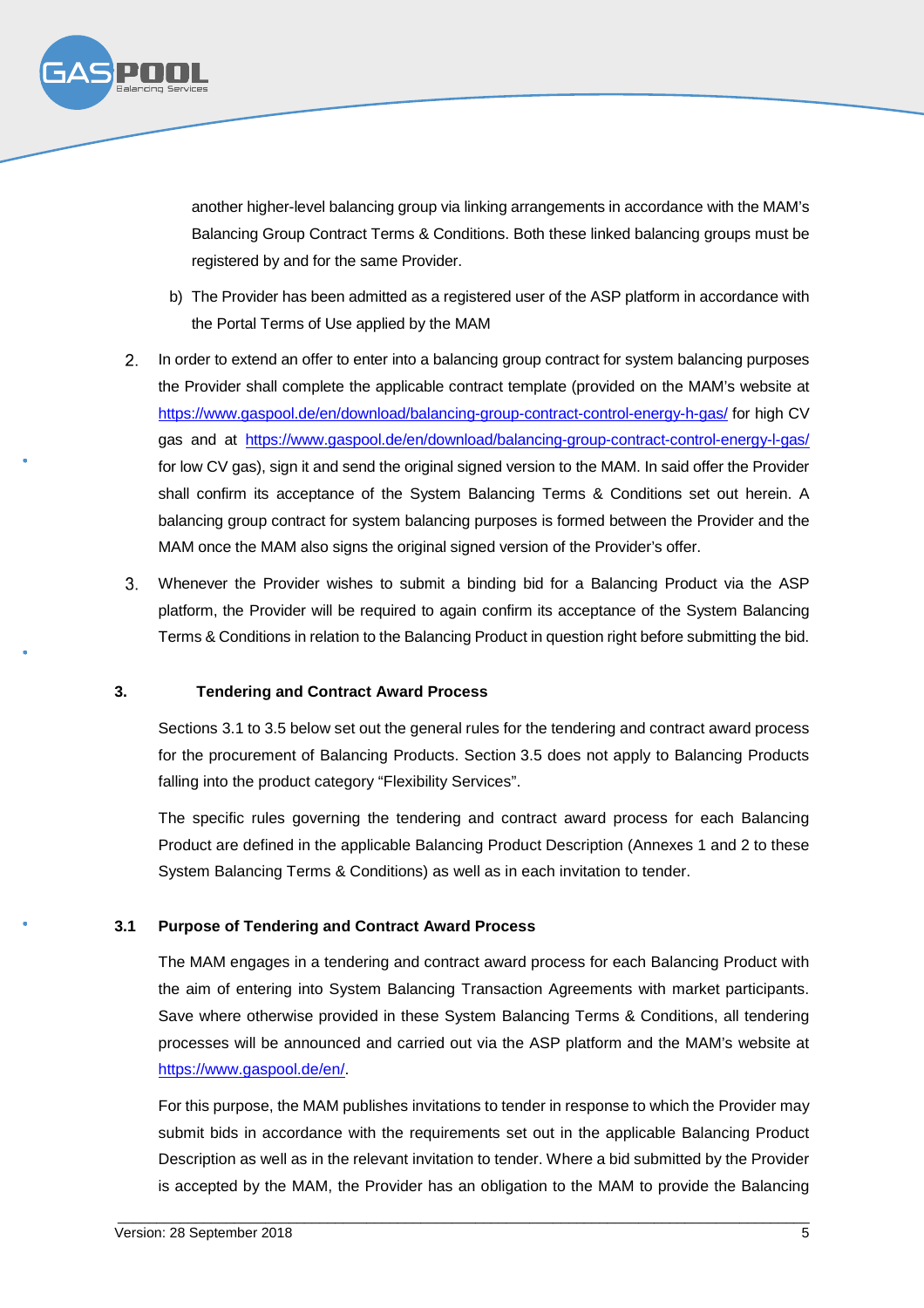

Product contracted in each case in accordance with the arrangements applicable in relation thereto.

# **3.2 Submission of Bid and Content of Bid**

- All bids must be complete and not be subject to any conditions or reservations. A bid will be  $1.$ deemed to be complete if it contains all the information required to be specified under the applicable Balancing Product Description and the provisions set out in the relevant invitation to tender.
- Each bid that is placed on the ASP platform or received by the MAM in accordance with paragraph (4) below will receive a time stamp documenting the time of receipt.
- Subject to sentences 2 and 3 of this paragraph, once the Provider has submitted a bid, the Provider shall generally remain bound by its bid up until the end of the relevant Bidding Period. Where under the rules applying to the relevant Balancing Product the Provider is granted the right to subsequently withdraw a bid previously placed by the Provider, the corresponding process and deadlines are defined in the applicable Balancing Product Description. Once the deadline for the withdrawal of a bid has expired, the bid will be legally binding on the Provider.
- In the event that the ASP platform is unavailable, Providers may submit, amend and withdraw their bids by sending an email to dispatching@gaspool.de. Where a Provider intends to submit, amend or withdraw a bid by email, the Provider shall announce this to the MAM's dispatching team by telephone by calling the number of the 24/7 dispatching hotline published on the MAM's website at https://www.gaspool.de/en/contact/dispatching/.
- Any and all costs incurred by the Provider in the course of preparing and/or submitting a bid shall be borne by the Provider.
- The Provider shall be fully and solely responsible for the correctness and completeness of any and all information specified in any bid. Any bid which is not in accordance with the requirements set out in these System Balancing Terms & Conditions (including the Balancing Product Descriptions set out in Annexes 1 and 2 hereto) or the relevant invitation to tender, or which is subject to a condition or reservation, incomplete or unclear, will be deemed not to have been submitted.

# **3.3 Tendering Process and Contract Award**

When inviting tenders for a Balancing Product the MAM will create and maintain an ordered list of all bids received for that Balancing Product ("**Merit Order List**"). The detailed rules for the arrangement of bids in each Merit Order List and the order in which they are accepted are set out in the applicable Balancing Product Description.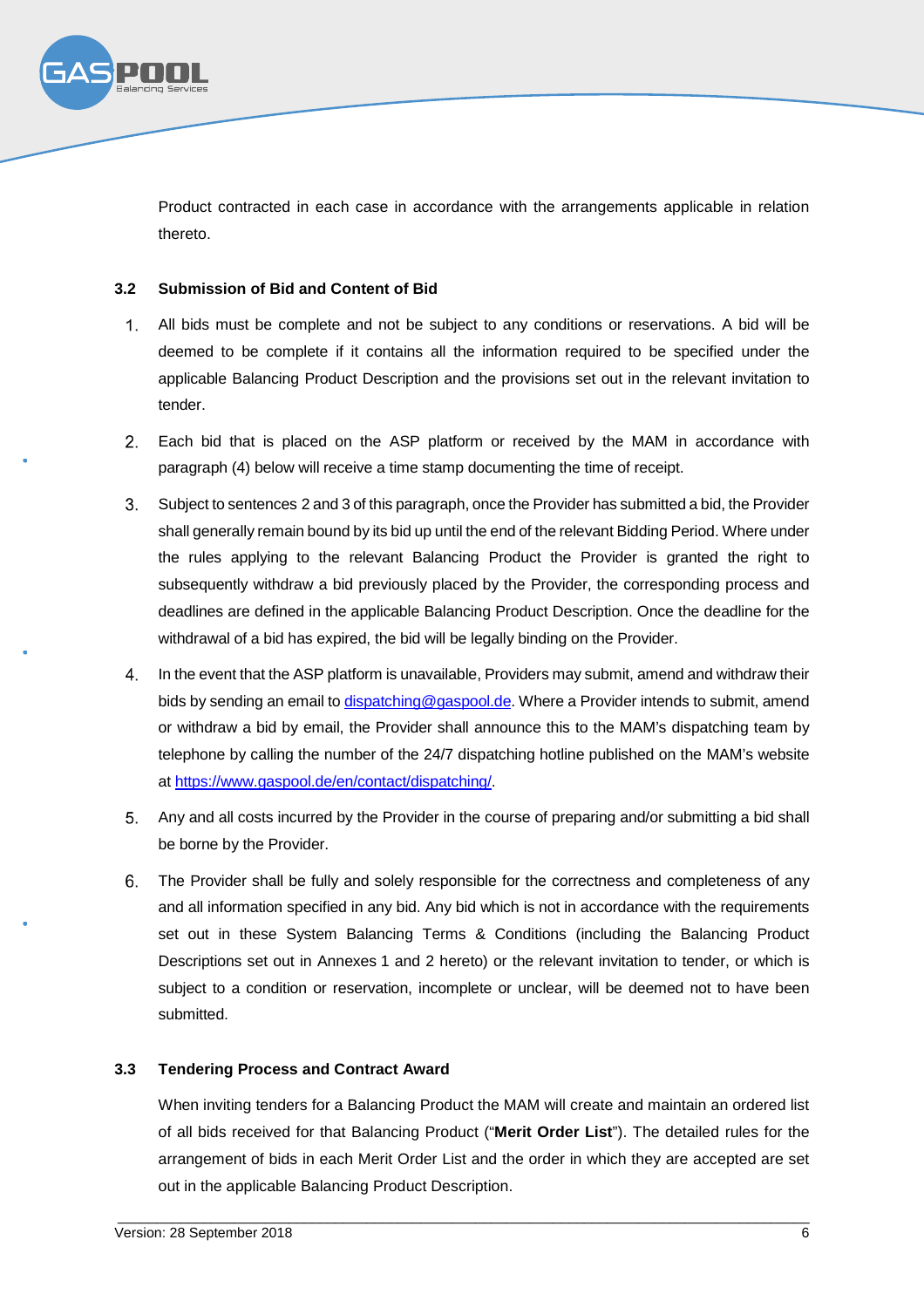

# **3.4 Formation of System Balancing Transaction Agreements**

- Except as otherwise provided in each case, a Short-Term Balancing Service will be created  $1<sup>1</sup>$ between the MAM and the Provider where the MAM issues an instruction to the Provider ("**Call Order**") to supply and/or receive (as the case may be) a gas quantity offered by the Provider in a bid for a Short-Term Balancing Service (each such bid an "**STB Bid**") by sending an Edig@s request message ("**REQEST**") to the Provider specifying the details of such Call Order, or alternatively by telephone. REQEST Call Order messages can be sent via different communication channels, in particular AS 2 or email. The MAM and the Provider will agree on the use of a specific communication channel for REQEST Call Order messages. The communication channel can only be changed by mutual consent with the other Party and only be effected after a successful test of the functionality. Responsibility for the functionality of the changed communication channel lies with the Party that initiated the change. Providers whose STB Bids have not been accepted shall have no right to receive express notice thereof from the MAM.
- A System Balancing Transaction Agreement for a Long-Term Option placing an obligation on the Provider to ensure its availability to supply and/or receive (as the case may be) the gas quantity offered by the Provider in a bid for a Long-Term Option (each such bid an "**LTO Bid**") will be created between the MAM and the Provider once the Provider receives notice of acceptance of such LTO Bid from the MAM by email. Except as otherwise provided in each case, the MAM will instruct ("**Call Order**") the Provider to supply or receive (as the case may be) the contracted gas quantity in accordance with the provisions applying to the relevant Balancing Product by sending a REQEST message to the Provider specifying the details of such Call Order, or alternatively by telephone. REQEST Call Order messages can be sent via different communication channels, in particular AS 2 or email. The MAM and the Provider will agree on the use of a specific communication channel for REQEST Call Order messages. The communication channel can only be changed by mutual consent with the other Party and only be effected after a successful test of the functionality. Responsibility for the functionality of the changed communication channel lies with the Party that initiated the change. Providers whose LTO Bids have not been accepted by the MAM will be notified thereof by email.
- A System Balancing Transaction Agreement for a Flexibility Service placing an obligation on the Provider to ensure its availability to provide the Flexibility Service offered by the Provider in a bid for this type of Balancing Product (each such bid a "**Flexibility Bid**") will be created between the MAM and the Provider once the Provider receives notice of acceptance of such Flexibility Bid from the MAM by email. Following acceptance of any Flexibility Bid submitted by the Provider, the Provider shall be required to enter into a separate contract governing the relevant Flexibility Service (a "**Flexibility Service Agreement**") with the MAM on the terms set out in Appendix 1 or 2 (as the case may be) to Annex 2 to these System Balancing Terms & Conditions. With respect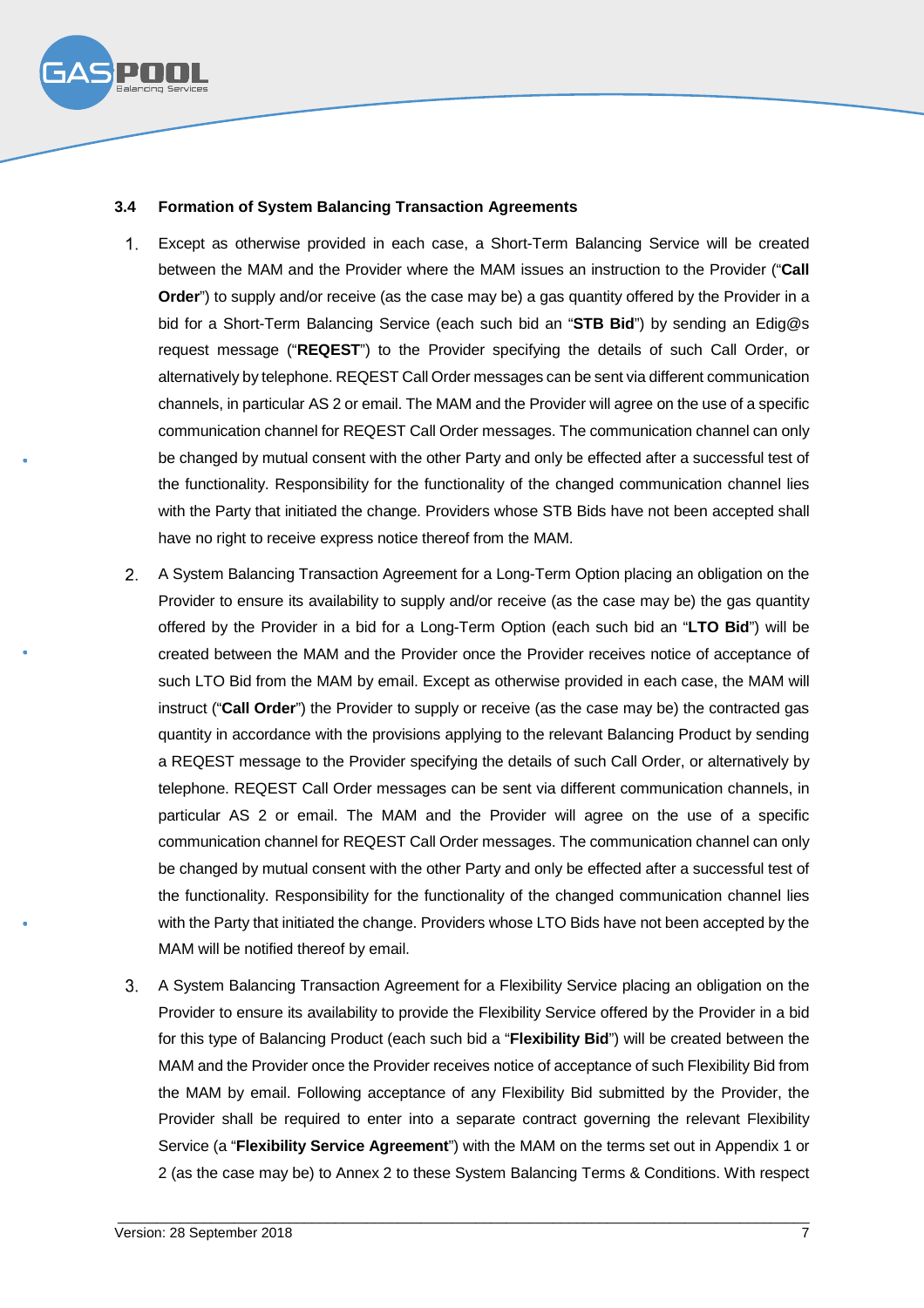

to the MAM's actual use of the services agreed in relation to the relevant product the arrangements set out in the applicable Balancing Product Description as well as in the relevant invitation to tender shall apply. Providers whose Flexibility Bids have not been accepted by the MAM will be notified thereof by email.

In the event that a Call Order cannot be issued by way of a REQEST message or by telephone  $4.$ for technical reasons, the MAM will issue that Call Order by sending an email to the email address specified by the Provider as the 24/7 dispatching contact in the data sheet submitted when registering with the MAM as a provider of balancing gas and/or balancing services, or, where no such email address has been specified by the Provider, to the email address specified by the Provider as the dispatching contact when entering into the relevant balancing group contract. In each such case the Provider shall confirm the relevant Call Order to the MAM by telephone by calling the MAM's 24/7 dispatching hotline published on the MAM's website at https://www.gaspool.de/en/contact/dispatching/ or by sending an email to dispatching@gaspool.de. This confirmation is required for verification purposes only; the validity of the System Balancing Transaction Agreement concerned shall remain unaffected.

# **3.5 Supply/Receipt of Gas in Specified Network Areas or at Specified Physical Entry or Exit Points**

- In each invitation to tender the MAM will specify either the individual physical entry and/or exit  $1.$ point(s) at which Providers are to supply or receive gas under a Balancing Product or one or several network areas comprising a number of such points. A list of these network areas and the physical entry and/or exit points they encompass is provided on the MAM's website at https://www.gaspool.de/fileadmin/download/regelenergie/GASPOOL\_System\_points\_physical\_n ominations\_180917.pdf.
- On receiving a Call Order from the MAM, the Provider shall supply (System Buy) and/or receive (System Sell) the instructed Balancing Product in accordance with the applicable Balancing Product Description in the agreed gas quality (high CV gas and/or low CV gas) and in the network area(s) or at the physical entry and/or exit point(s) specified in the course of the corresponding tendering process.
- All entry and/or exit capacity rights required by the Provider in the relevant network area or at the relevant physical entry and/or exit point (the "**Delivery Location**", as the case may be) in order to be able to supply and/or receive gas under a Balancing Product must be procured by the Provider for the duration of the entire Contract Period at the Provider's cost. No interruptible entry capacity and no transportation capacity based on backhaul services may be used for this purpose.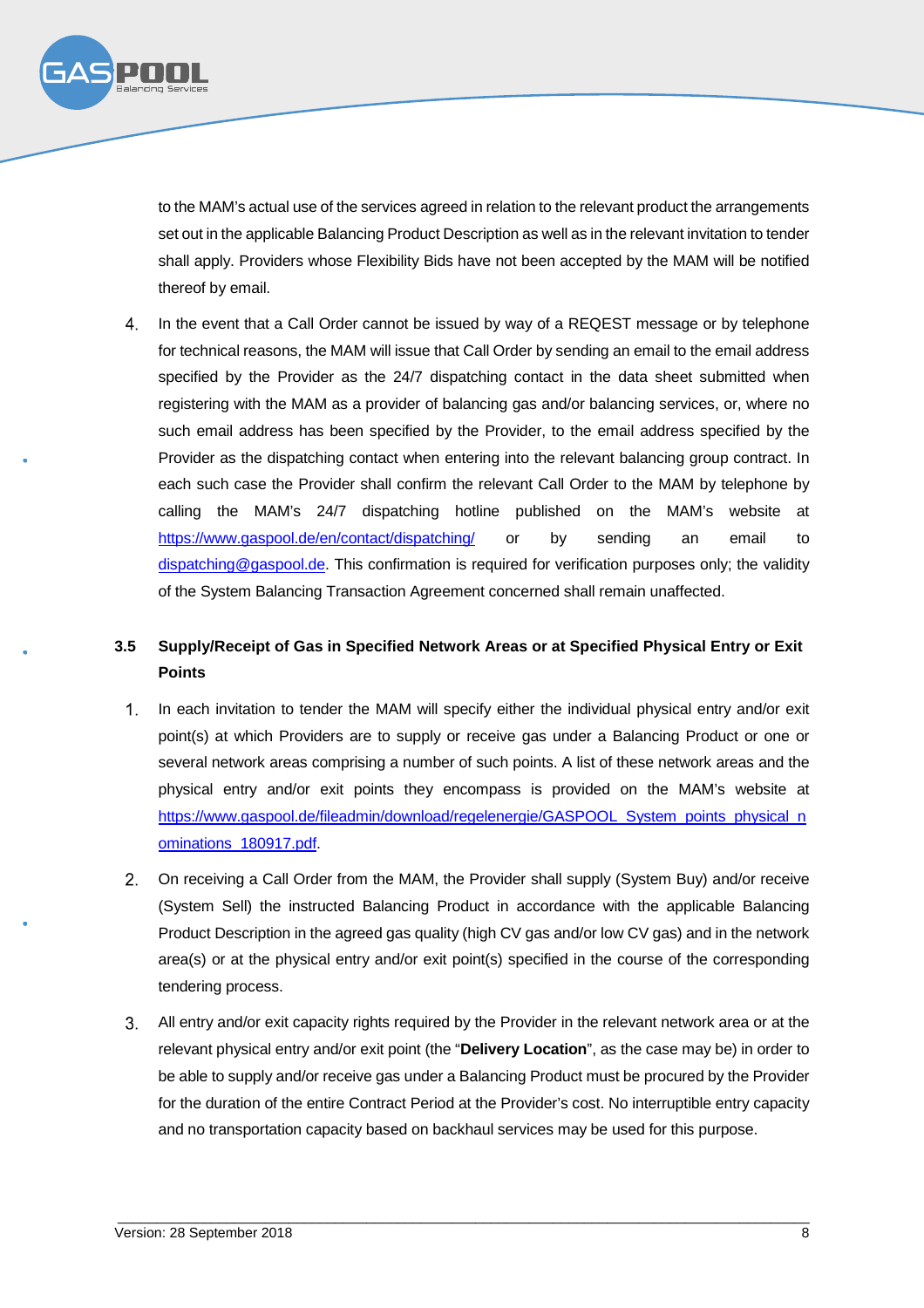

- The title to any gas supplied or received under a Call Order, and the risk of loss or damage relating to any such gas, shall pass between the MAM and the Provider in the agreed gas quality (high CV gas or low CV gas) at the virtual trading point of the Market Area GASPOOL (the "**VTP**").
- 5. In relation to each Call Order, the MAM shall perform its obligation to make or take (as the case may be) delivery of the instructed gas quantity by nominating a gas quantity for delivery to or offtake from (as the case may be) the balancing group used by the Provider that is equal to the gas quantity stated in the corresponding Call Order.
- Where the Provider has agreed to supply (System Buy) or receive (System Sell) gas in a specified network area or at a specified physical entry or exit point, it shall cause the required physical effect via its balancing group or balancing subgroup (as the case may be)

a) by way of making corresponding nominations or renominations in respect of a relevant cross-border interconnection point, market area interconnection point or storage connection point so as to initiate the corresponding physical inputs or offtakes of gas. In so doing the Provider shall ensure

- that it causes gas to be physically delivered and/or physical offtakes of gas to be reduced where it has agreed to supply gas to the MAM;
- that it causes gas to be physically offtaken and/or physical inputs of gas to be reduced where it has agreed to receive gas from the MAM.

The relevant physical input or output nominations or renominations, as the case may be, shall be purposefully made with a view to causing the required effect.

b) (as an alternative to paragraph (a) above) by securing that an end user who receives gas at an exit point equipped with a supply meter installation that records hourly consumption (each such exit point an "RLM Exit Point") and whose RLM Exit Point is registered to the balancing group or a balancing subgroup of the Provider

- reduces its demand accordingly where the Provider has agreed to supply gas to the MAM, or
- increases its demand accordingly where the Provider has agreed to receive gas from the MAM.
- Throughout the relevant Call Period the Provider shall then procure that the physical offtakes made at one or several such RLM Exit Points (with eligible RLM Exit Points being those assigned to the allocation groups "**RLMoT**", i.e. RLM Exit Points with a structured allocation profile, and "**RLMmT**", i.e. RLM Exit Points with a flat allocation profile) belonging to the Provider's balancing group or balancing subgroup (as the case may be) and located within the agreed network area (as specified by the MAM in the relevant invitation to tender and as offered by the Provider) are reduced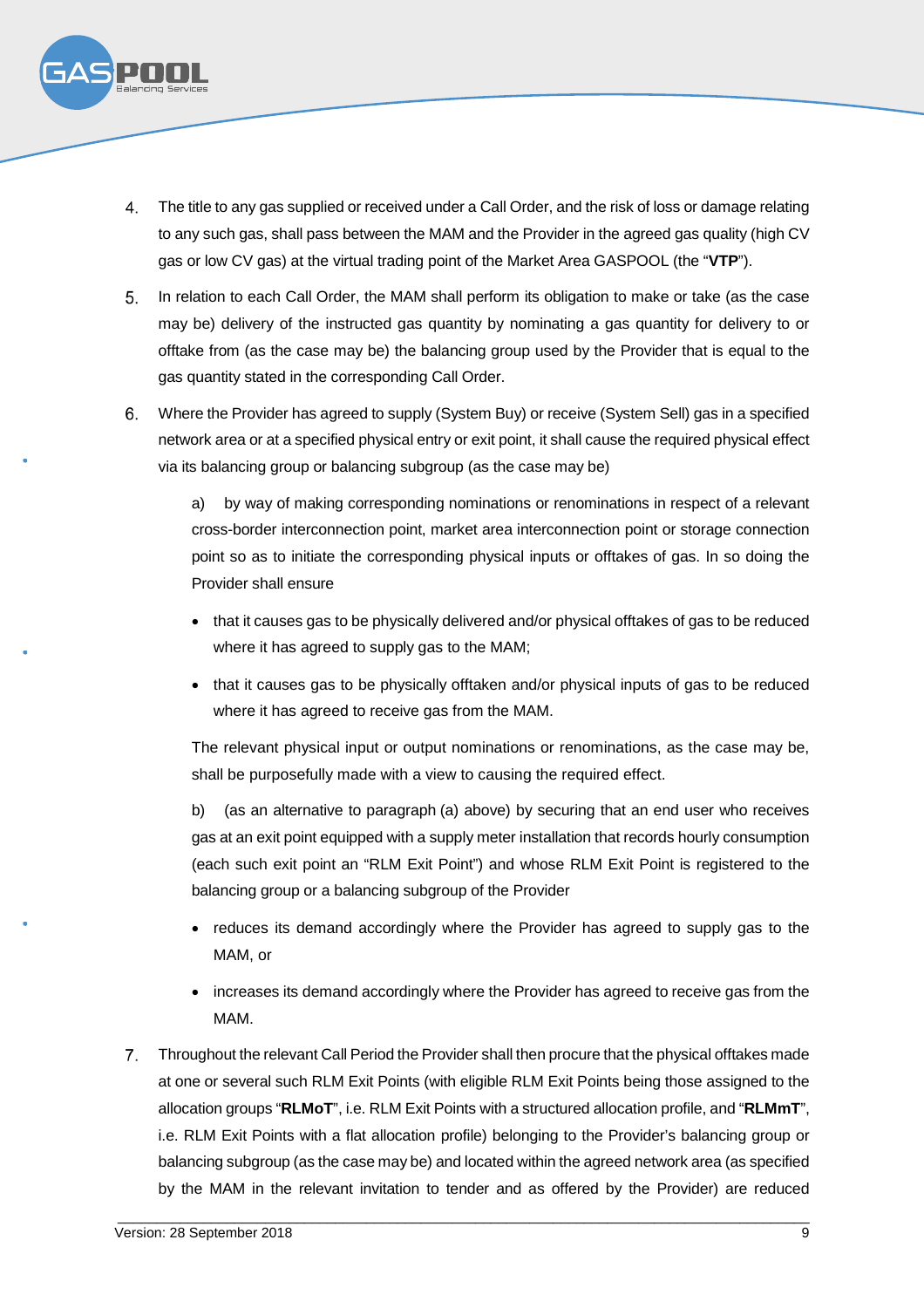

("**Demand Reduction**") or increased ("**Demand Increase**") by an amount equal to the bid size agreed in each case (the "**Demand Response Rate**"). The Demand Reduction or Demand Increase (as the case may be) to be delivered in each case will be measured in relation to the rate at which gas was offtaken at the relevant RLM Exit Point(s) (RLMoT and/or RLMmT) in the hour in which the MAM issued the relevant Call Order (the "**Demand Response Reference Rate**"). The rate at which gas is offtaken at the relevant RLM Exit Point(s) (RLMoT and/or RLMmT) must not exceed (in the case of an instructed Demand Reduction) or be less than (in the case of an instructed Demand Increase) the difference between the Demand Response Reference Rate and the Demand Response Rate instructed in the corresponding Call Order. If during any Call Period another Call Order for a Demand Reduction or Demand Increase is issued in respect of the time period immediately following the relevant Call Period, the relevant Demand Response Reference Rate will remain unchanged, i.e. the Demand Response Reference Rate applicable in the following Call Period will be equal to the Demand Response Reference Rate applicable in the preceding Call Period. In each hour of a Call Period the Provider instructed in each case shall continue to make corresponding gas deliveries equal to the instructed Demand Response Rate to its balancing group or balancing subgroup (as the case may be) by nominating inputs for delivery at the VTP and/or physically delivering gas to the Market Area, e.g. at market area interconnection points, cross-border interconnection points, storage connection points or entry points from production facilities. In no case shall the Provider reduce these gas deliveries.

Where the Provider receives a request for evidence from the MAM, the Provider shall prove in a suitable manner that the relevant change in demand was purposefully effected as a result of the Provider's entering into the trade transaction for delivery of the relevant product subject to specific physical delivery restrictions and that the relevant change in demand had not already been prompted prior to receipt of the corresponding Call Order. Without limitation, evidence may be established based on confirmations of nominations or renominations made at physical points, allocation data and/or measured offtake data confirming that a certain demand level has been met by a relevant end user. System Balancing Transaction Agreements cannot be made for the supply (System Buy) or receipt (System Sell) of gas at any exit point that has been assigned a dedicated entry point where the corresponding entry flows are controlled on the basis of alternative flow management arrangements other than the usual nomination process.

#### **4. Notice Obligations**

If the Provider is unable to perform any of its obligations arising under or in connection with any  $1<sup>1</sup>$ System Balancing Transaction Agreement, or restricted in its ability to do so, the Provider shall notify the MAM thereof without undue delay. The Provider shall give such notification to the MAM's dispatching team by telephone by calling the number of the MAM's 24/7 dispatching hotline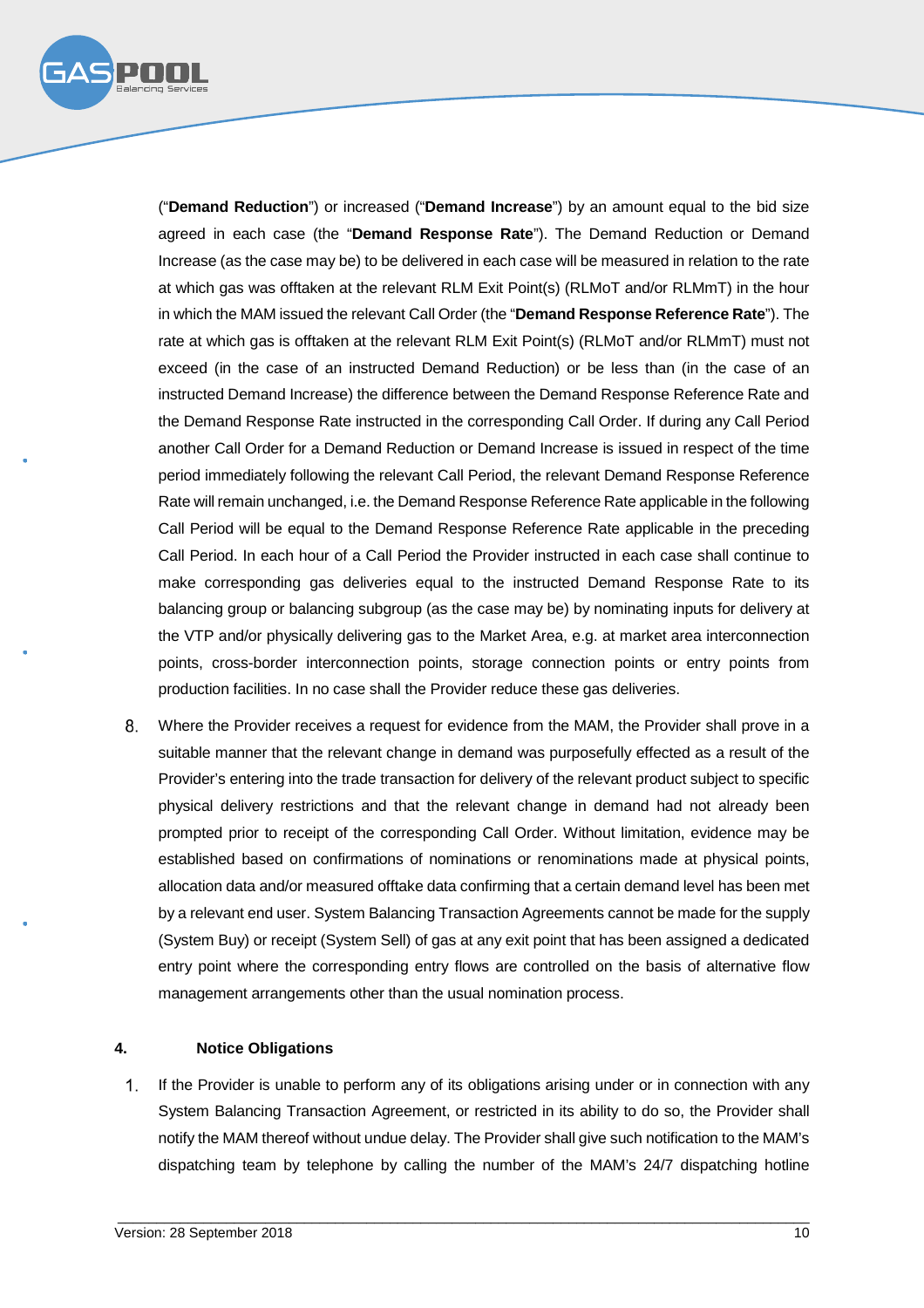

published on the MAM's website at https://www.gaspool.de/en/contact/dispatching/ and at the same time also by email by sending an email to dispatching@gaspool.de. Any such notification will not release the Provider from any of its contractual obligations.

Each Party shall notify the other Party in a written form in accordance with section 126b of the German Civil Code (*BGB*; "**Text Form**"), giving advance notice of at least ten (10) business days, of any change in any of the following contact details: the contact details of the MAM's dispatching team as specified in the foregoing paragraph; the contact details of the Provider's commercial and dispatching contacts as specified by the Provider in the data sheet submitted when registering with the MAM as a provider of balancing gas and/or balancing services; where no dispatching contact was specified in the aforementioned data sheet, the Provider's dispatching contact specified by the Provider when entering into the relevant balancing group contract.

#### **5. Charges and Invoicing**

- $1<sub>1</sub>$ For all gas quantities supplied (System Buy) and/or received (System Sell) under a System Balancing Transaction Agreement for a Balancing Product of the type "Commodity" (Short-Term Balancing Services and Long-Term Options), the fee agreed under the relevant System Balancing Transaction Agreement shall be paid in accordance with the rules set out below. Paragraphs (2) to (4) below do not apply to services rendered under System Balancing Transaction Agreements for Balancing Products falling into the product category "Flexibility Services".
- Where the Provider has supplied gas to the MAM (System Buy), the commodity fee payable under the relevant System Balancing Transaction Agreement in respect of each relevant gas day shall be calculated by multiplying the gas quantity instructed to be supplied under that System Balancing Transaction Agreement on that gas day by the applicable commodity charge agreed between the Parties for the supply of gas by the Provider (System Buy) under that System Balancing Transaction Agreement.
- Where the Provider has received gas from the MAM (System Sell), the commodity fee payable under the relevant System Balancing Transaction Agreement in respect of each relevant gas day shall be calculated by multiplying the gas quantity instructed to be received under that System Balancing Transaction Agreement on that gas day by the applicable commodity charge agreed between the Parties for the receipt of gas by the Provider (System Sell) under that System Balancing Transaction Agreement.
- If on any gas day gas was supplied or received between the Parties under more than one System Balancing Transaction Agreement for a Balancing Product of the type "Commodity", the MAM may aggregate all fees payable pursuant to section 5(1) to (3) above and show them as a single item.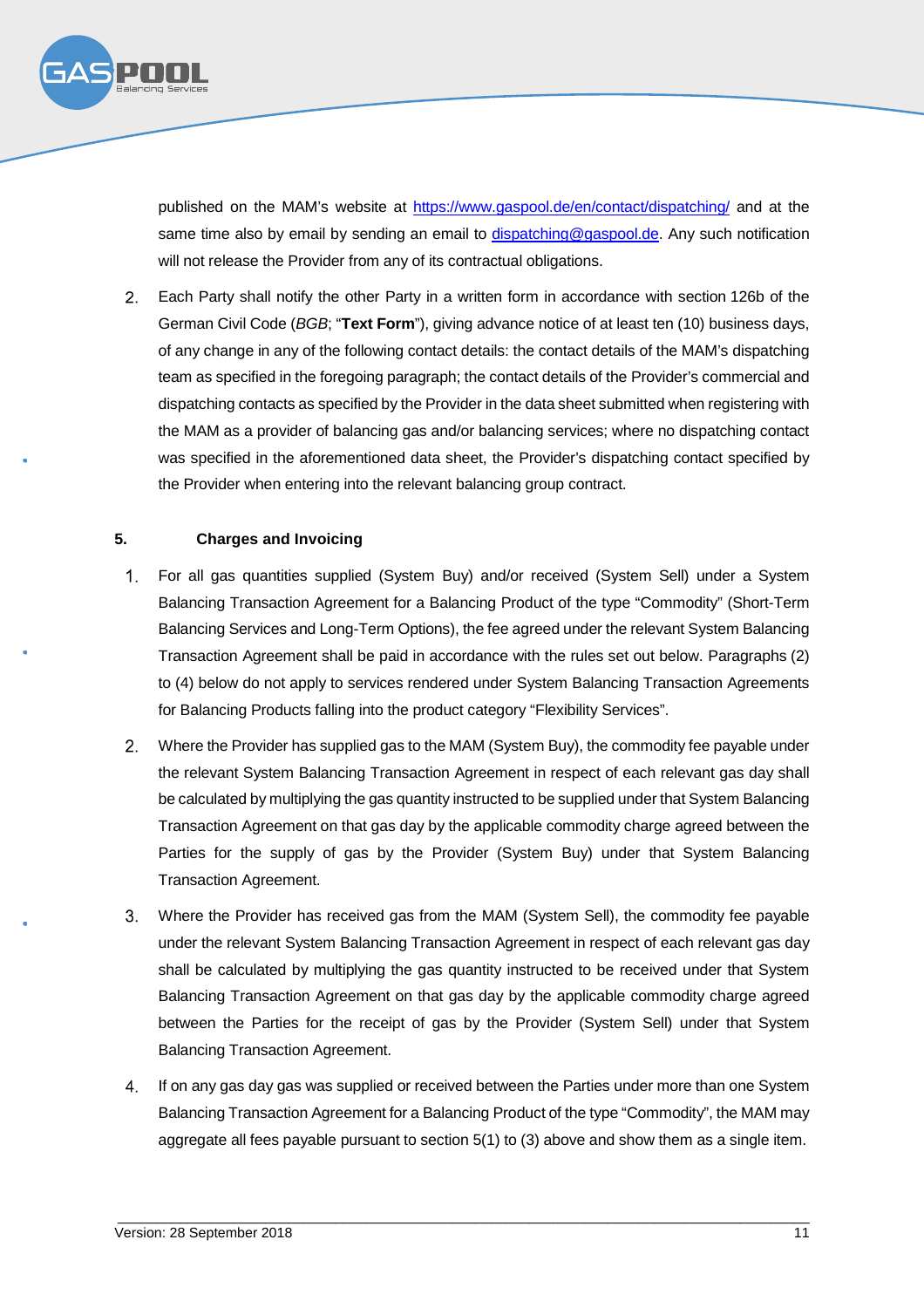

- Where the MAM has made use of any balancing service contracted under a System Balancing Transaction Agreement for Balancing Products falling into the product category "Flexibility Services", the fee payable in each case shall be as agreed for the relevant Balancing Product.
- All fees and charges shall be invoiced on a monthly basis. Immediately after the end of each gas month during which gas was supplied or received by either Party, the MAM shall raise an invoice for all gas days of the relevant gas month and provide such invoice to the Provider. All payments to be made by either Party to the other Party shall be effected within 30 calendar days following the end of the relevant delivery month.
- Any and all applicable taxes and/or other public charges shall be added to each invoice by the MAM, with all applicable taxes and/or other public charges to be determined and itemised separately. All payments must be made within the agreed payment periods or by the agreed due dates (as the case may be) using a fixed value date. Payment will only be deemed to have been made once the amount payable has been credited to the receiving Party's account as agreed between the Provider and the MAM.
- All invoices will be issued electronically and sent to the Provider by email in Portable Document Format (PDF file). The Provider shall provide the MAM with an email address to be used by the MAM for invoicing purposes within five (5) business days from the date on which the Provider has entered into a System Balancing Framework Agreement with the MAM. If the Provider fails to provide such an email address within this deadline, all invoices will be sent to the email address specified by the Provider for balancing group invoicing purposes.

#### **6. Confidentiality**

- The Parties shall treat as confidential all provisions set out in each System Balancing Transaction Agreement as well as all information and data in whatsoever form they obtain in connection with the performance of such System Balancing Transaction Agreement (hereinafter referred to as "**Confidential Information**"), and – save as otherwise provided in paragraph (2) below – shall neither disclose such Confidential Information nor make it available to any third party without the prior written consent of the Party affected.
- Each Party shall be entitled to disclose any Confidential Information it has obtained from the other Party without the written consent of the other Party:
	- a) to an affiliated entity within the meaning of section 15 of the German Joint Stock Corporation Act (*Aktiengesetz*),
	- b) to its employees, boards, representatives, consultants, shareholders, banks and insurers where and to the extent that (i) disclosure is required to ensure the proper performance of the relevant contractual obligations and (ii) provided that such persons or entities have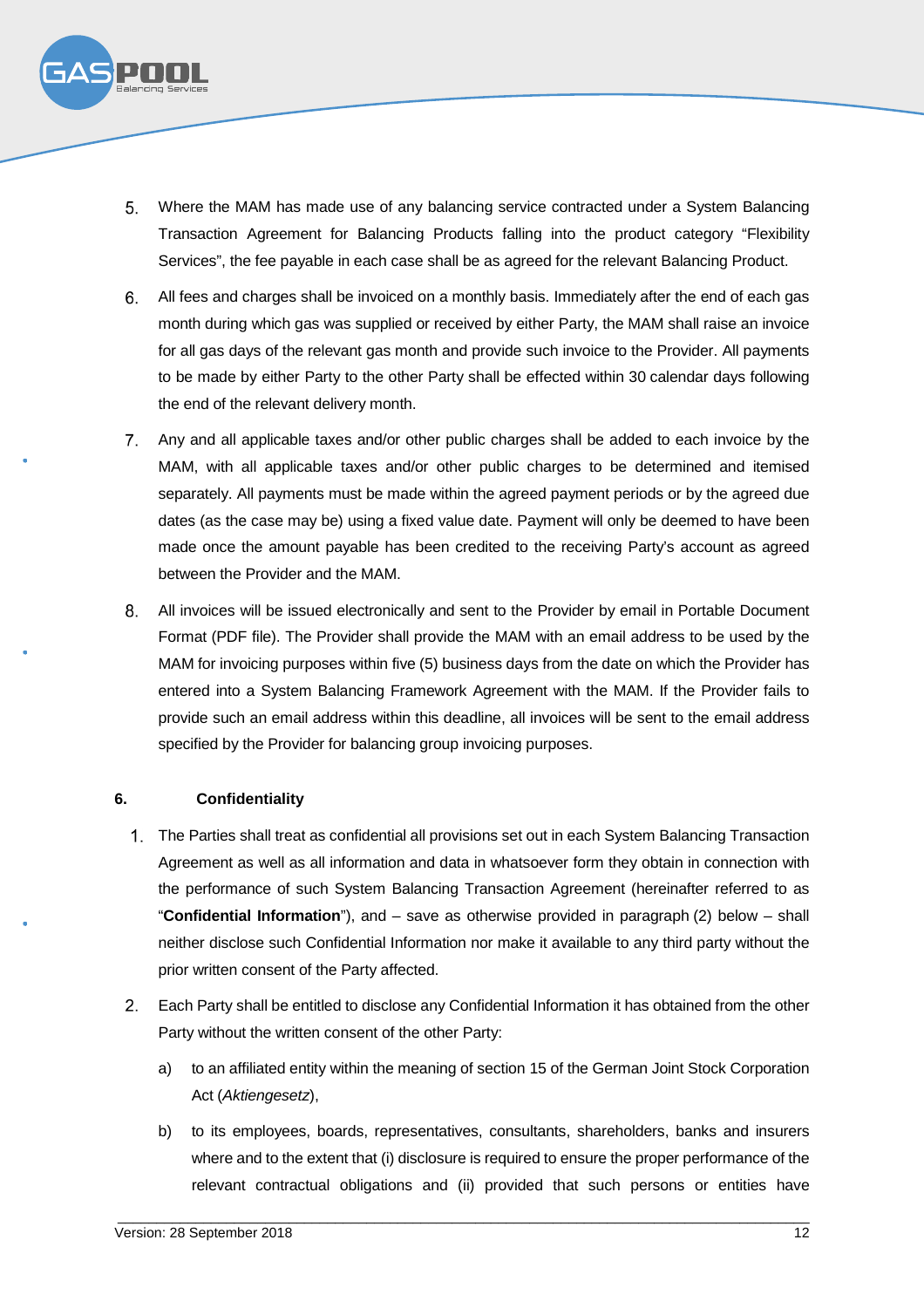

undertaken to keep such Confidential Information confidential prior to their receipt thereof or are subject to a statutory professional confidentiality requirement in respect of such Confidential Information; and/or

- c) to the extent that such Confidential Information:
	- was legitimately known to the receiving Party prior to receiving such Confidential Information from the other Party,
	- was already in the public domain or becomes publicly available other than through an act or omission of the receiving Party; or
	- where the disclosing Party is required to publish or disclose such Confidential Information under any statutory provision or a court or official order or a request received from a regulatory authority.
- The confidentiality requirement set out in paragraphs (1) and (2) of this section 6 shall expire two  $3<sub>1</sub>$ (2) years after the relevant System Balancing Transaction Agreement comes to an end.

# **7. Force Majeure**

- $1.$ Either Party shall be released from its contractual obligations where and to the extent that it is prevented from performing such obligations due to an Event of Force Majeure as defined in paragraph (2) of this section 7. To the extent and for such time as that Party is prevented from performing its obligations due to an Event of Force Majeure, the other Party shall be released from its corresponding obligations.
- For the purposes of this contract, an Event of Force Majeure means any unforeseeable external circumstance which the Party affected could not have been expected to prevent or could not have prevented in good time even by applying reasonable care and taking such measures as would have been technically feasible and commercially reasonable. Such events include, without limitation, natural disasters, terrorist attacks, power failures, telecommunications failures, strikes, lawful lockouts, legal requirements and government, court or official orders (regardless of their legality).
- The Party affected in each case shall inform the other Party without undue delay that it is unable to perform its obligations due to an Event of Force Majeure by providing notice to the other Party in accordance with section 4(1) of these System Balancing Terms & Conditions. In its notice the notifying Party shall state the reasons for the occurrence of the Event of Force Majeure and indicate for how long it expects to be unable to perform its obligations as a result thereof. The Party prevented from performing its obligations due to the Event of Force Majeure shall take action to ensure that it can resume the performance of its obligations without undue delay.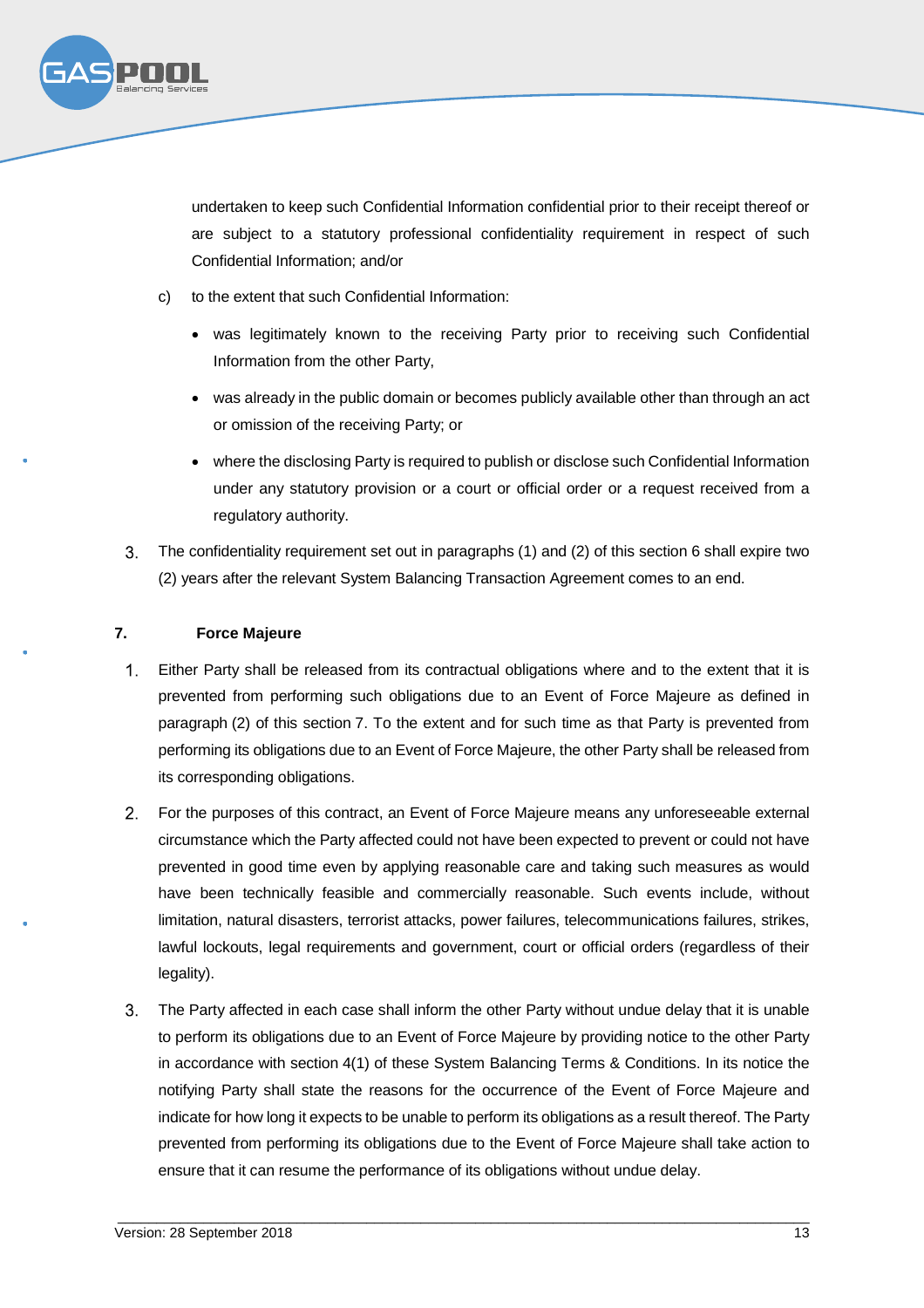

Where a Party makes use of services by a third party to perform its contractual obligations, an event that would constitute an Event of Force Majeure for that third party as defined in paragraph (2) above shall also constitute an Event of Force Majeure for that Party.

#### **8. Prohibition of Inappropriate Arbitrage**

- $1<sub>1</sub>$ The Provider shall not misuse any contract it has entered into with the MAM or the balancing regime as such and/or the gas quality conversion mechanism with a view to gaining inappropriate arbitrage profits. Without limitation, inappropriate arbitrage will be deemed to be given
	- a) where the Provider, whilst supplying (System Buy) and/or receiving (System Sell) gas under a System Balancing Transaction Agreement, incurs energy imbalances in respect of its highest-level balancing group that is part of the same cascade of balancing groups as the balancing group the Provider has registered for system balancing purposes. For the purpose of determining such energy imbalances only gas quantities of the same gas quality will be taken into account.
	- b) where under any System Balancing Transaction Agreement the Provider has entered into with the MAM the Provider supplies (System Buy) and/or receives (System Sell) any gas quantities originating from the Provider's use of gas quality conversion services.
- Where the MAM has purchased gas from the Provider (System Buy) and the Provider is in breach of any of its obligations as defined in paragraph (1) above, the MAM shall be entitled to pay in respect of the relevant gas quantity the Positive Daily Imbalance Price applicable on the day on which that gas quantity was supplied by the Provider instead of the applicable commodity charge payable under section 5(2) above. Where the MAM has sold gas to the Provider (System Sell), the MAM shall be entitled to charge in respect of the relevant gas quantity the Negative Daily Imbalance Price applicable on the day on which that gas quantity was received by the Provider instead of the applicable commodity charge payable under section 5(3) above.
- The foregoing shall not preclude the MAM from asserting any other claims the MAM may have  $3<sub>l</sub>$ against the Provider.

#### **9. Liability**

 $1.$ The MAM shall only be liable for loss or damage which was incurred or suffered as a result of a breach of a material contractual obligation, i.e. any contractual obligation breach of which places at risk the achievement of the relevant contract's purpose or any contractual obligation the performance of which is absolutely essential to the proper execution of the relevant contract and compliance with which the Provider may reasonably rely on; in any such case the MAM's liability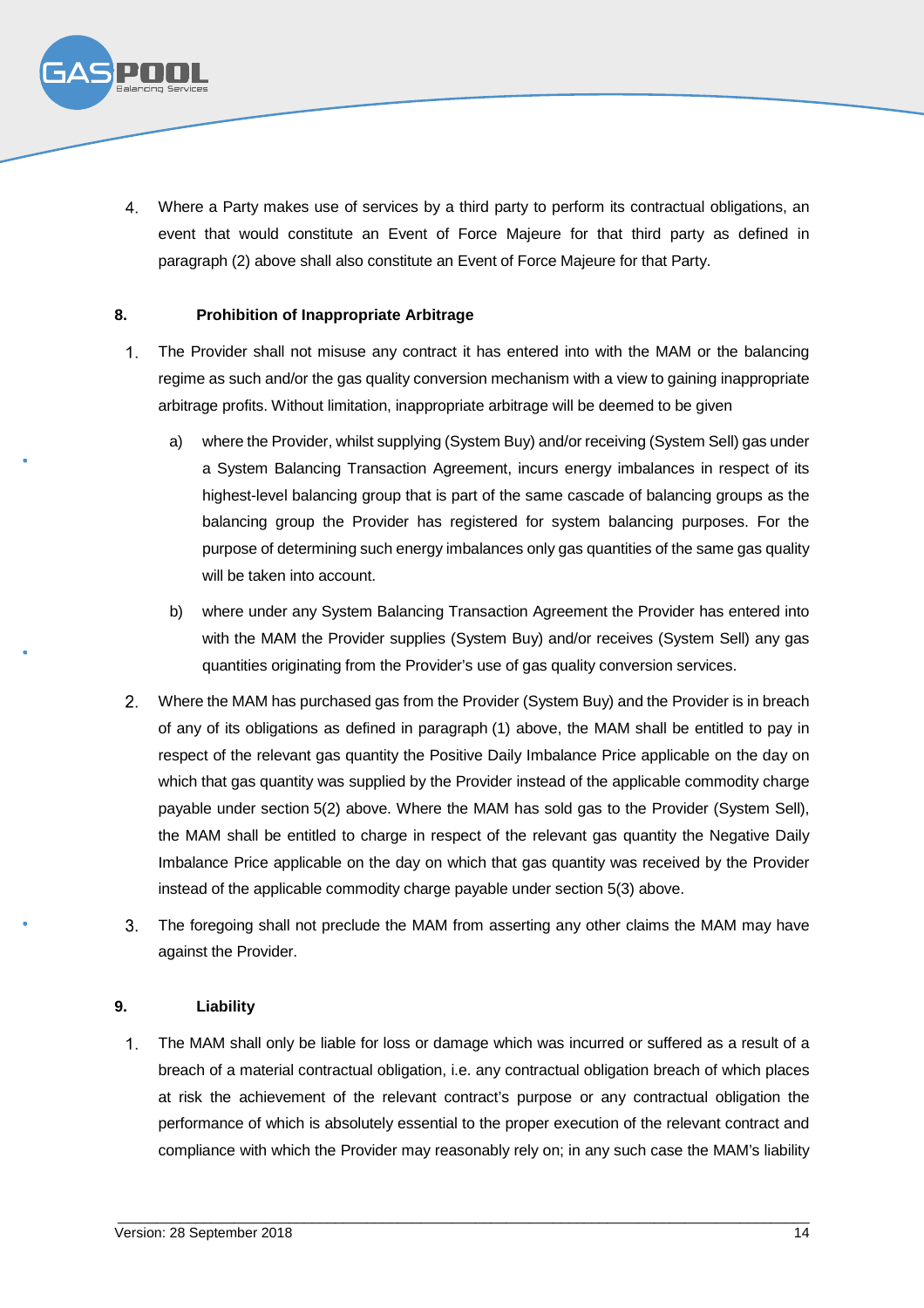

shall, however, be limited to such foreseeable loss or damage as is typical for the relevant type of contract. The foregoing limitation of liability shall not apply

- a) where the loss or damage in question was caused by wilful act or gross negligence,
- b) in the case of death, injury to the body or damage to health, or
- c) where a guarantee was given.
- The MAM shall not be liable where the circumstances giving rise to a claim against the MAM
	- a) were the result of an extraordinary and unforeseeable event which was outside the control of the MAM and the consequences of which could not have been prevented even by applying due care, or
	- b) were brought about by the MAM acting in compliance with a statutory obligation.
- $3<sub>l</sub>$ Moreover, the MAM shall not be liable for any failure of or disturbance on any technical infrastructure operation of which is outside the MAM's responsibility (Force Majeure).
- The above shall be without prejudice to any liability the MAM may have under mandatory statutory provisions (e.g. under the German Product Liability Act (*Produkthaftungsgesetz*)).

#### **10. Provision of Security**

- $1<sub>1</sub>$ The MAM may in justified cases require the Provider to provide reasonable security or to make reasonable advance payment for the purpose of securing any and all claims that may arise under the System Balancing Transaction Agreements made between the MAM and the Provider (the "**Business Relationship**"). In any such case the MAM shall give notice to the Provider in Text Form to explain its reasons for requiring such security or advance payment.
- Without limitation, a justified case within the meaning of paragraph (1) above shall be deemed to be established
	- a) where the Provider has defaulted to a significant extent on any obligation to the MAM which was due to be performed and which is still capable of being performed (especially, without limitation, where the Provider has defaulted on any payment), and where, despite the MAM having submitted an express demand for performance to the Provider, this continues to be the case five (5) business days after the Provider has received such demand for performance (with payments required to be received in the account of the MAM by this deadline),
	- b) where to a significant extent the Provider has failed to perform, or not duly complied with, any obligation to the MAM which was due to be performed and which is no longer capable of being performed (e.g. where energy is to be supplied or received at a particular point in time),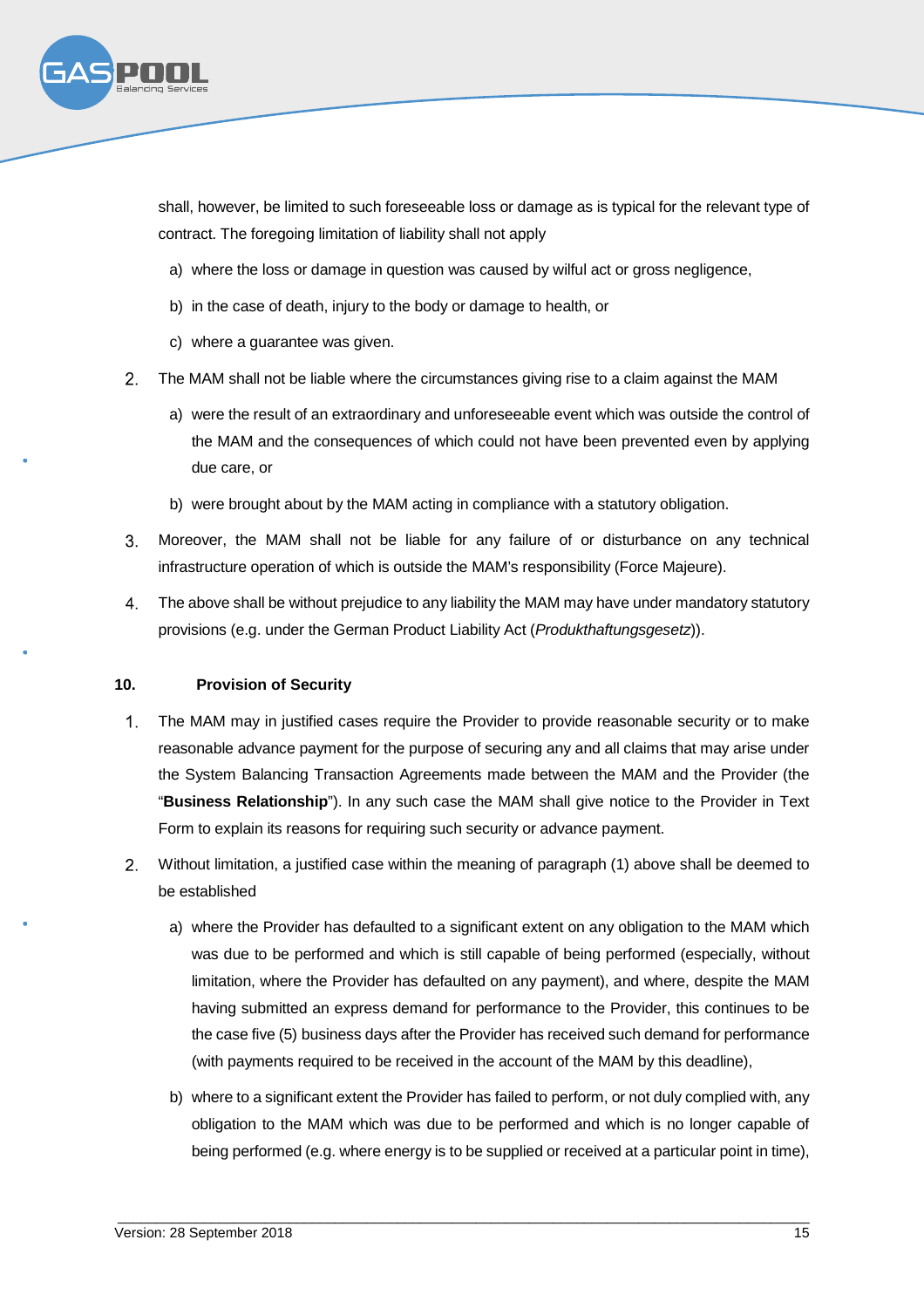

- c) where enforcement measures have been initiated against the Provider for a monetary claim (sections 803 – 882a of the German Code of Civil Procedure (*ZPO*)),
- d) where the Provider has applied to have insolvency proceedings initiated against its assets,
- e) where a third party has applied to have insolvency proceedings initiated against the Provider's assets, unless the Provider proves within the deadline stated in sentence 2 of paragraph (7) below that none of the grounds for such proceeding as set out in section 17(2) and section 19(2) of the German Insolvency Code (*Insolvenzordnung*) applies,
- f) where the MAM has reasonable grounds for believing, based on a report provided by a generally recognised credit reporting agency or based on any other factual circumstances, that the Provider will not meet its obligations to the MAM under the Business Relationship, unless the Provider provides suitable evidence of its creditworthiness within five (5) business days of being notified by the MAM of the main reasons on which the MAM based its assessment. Suitable documents evidencing creditworthiness include but are not limited to a certificate issued by a certified public accountant, a confirmation of adequate liquidity issued by a credit institution duly authorised to operate in the Federal Republic of Germany, a recent annual report, or if necessary any other information supporting creditworthiness.
- Without prejudice to the foregoing, a justified case within the meaning of paragraph (1) above shall in any event be deemed to be established where the Provider has been rated by a recognised credit rating agency and the Provider's
	- Standard & Poors long-term rating is lower than BBB-,
	- Fitch long-term rating is lower than BBB-,
	- Moody's long-term rating is lower than Baa3,
	- Creditreform rating (Credit-Standing Index 2.0) is lower than Risk Class II (according to Creditreform Rating Map Germany as at 31 December 2016).

The same shall apply where the Provider has been rated by any other recognised credit rating agency and such rating is not at least equivalent to any of the aforementioned ratings. Where the Provider has obtained more than one such ratings, a justified case shall be deemed to be established even if only one of these ratings does not meet the minimum rating requirements set out above.

Where the MAM requires the Provider to provide security under this paragraph (3), the MAM shall in its request for security fully disclose to the Provider the data and the essential content of the information on which the MAM based its assessment that a justified case is established.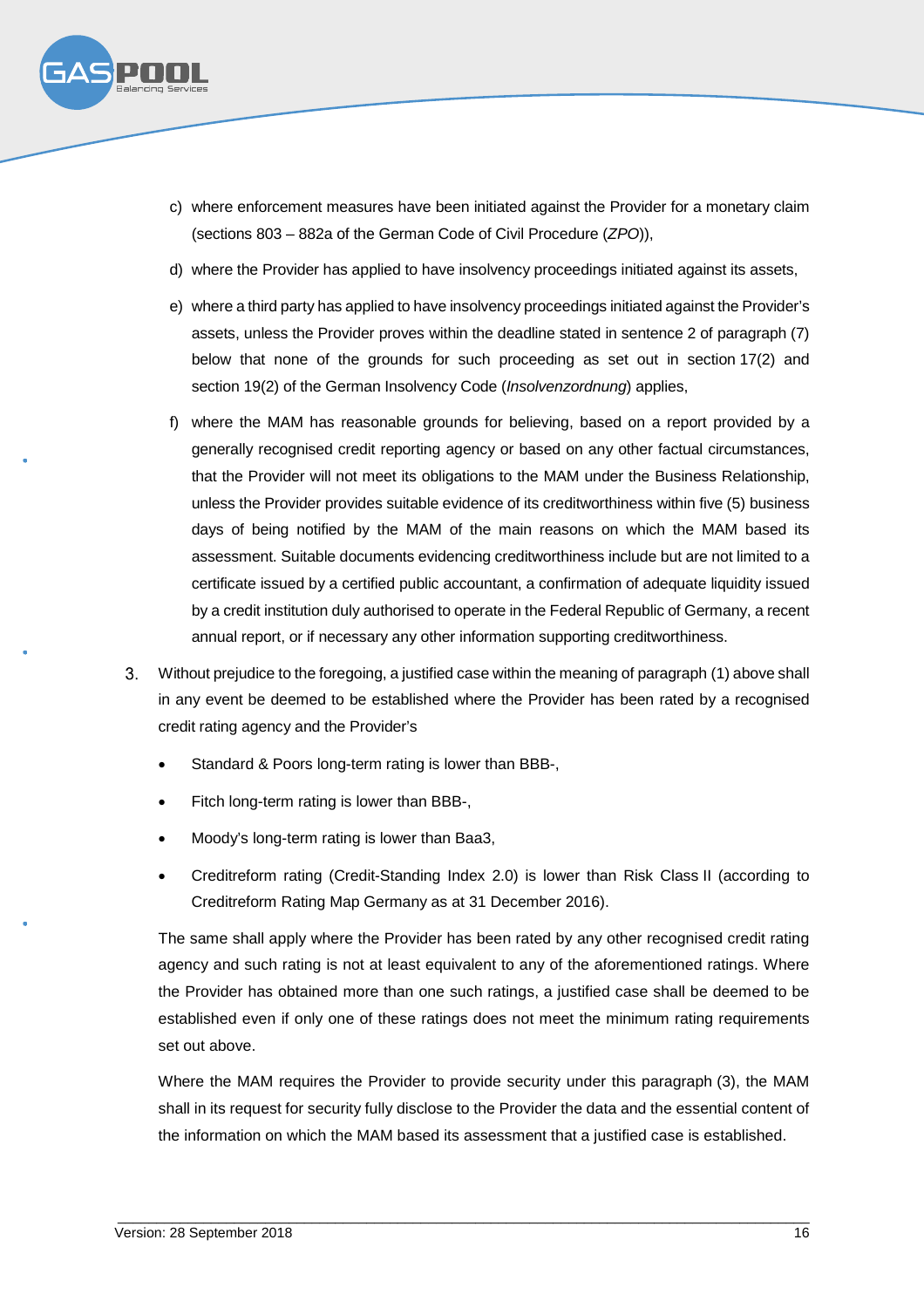

- The amount to be secured in each case shall be determined on the basis of the MAM's potential risk exposure in the event of a default (the "**Default Risk**"). This shall be equivalent to the financial disadvantage the MAM may suffer in the event that the Provider fails to comply with its obligations under any System Balancing Transaction Agreement made between the MAM and the Provider in the course of the Business Relationship. The MAM's Default Risk shall comprise the risk borne by the MAM in the event that the Provider fails to comply with its payment obligations as well as the risk borne by the MAM in the event that the Provider fails to comply with any other contractual obligation to be performed by the Provider.
- The types of security that may be provided include unconditional, irrevocable bank indemnity letters, unconditional, irrevocable corporate indemnity letters (e.g. unrestricted letters of comfort and parent company guarantees), unconditional, irrevocable and directly enforceable guarantees issued by a credit institution duly authorised to operate in the Federal Republic of Germany, and deposits of cash or fixed-income securities. The Provider shall have the right to decide what type of security to provide in each case.
- The Provider shall have the right to avoid any obligation to provide security by making advance payments. In order to avoid its obligation to provide security, the Provider shall within five (5) business days of receiving a request for security from the MAM submit a written statement (Text Form) to the MAM declaring that it will make advance payments instead of providing security.
- The Provider shall provide security, or pay the advance payment amount where the Provider has chosen to make advance payment in lieu of providing security, to the MAM no later than seven (7) business days after it receives the latter's request for security. In cases falling within the scope of paragraph (2)(d) above, security must be provided within ten (10) business days from the date of receipt of the MAM's request for security unless the Provider proves within this deadline that none of the grounds for an insolvency proceeding as set out in section 17(2) and section 19(2) of the German Insolvency Code applies.
- 8. The requirements for the individual types of security are as follows:
	- a) Where the Provider provides a bank indemnity letter or guarantee, this must be an unconditional, irrevocable and directly enforceable letter of indemnity or guarantee issued by a credit institution duly authorised to operate in the Federal Republic of Germany. The credit institution issuing the letter of indemnity or guarantee must have a Standard & Poor's longterm rating of A- or better, a Moody's long-term rating of A3 or better, or be part of the German savings and cooperative bank sector.
	- b) Where the Provider provides a corporate indemnity letter or guarantee, the entity issuing the letter of indemnity or guarantee must have a Standard & Poor's long-term rating of BBB- or better, a Fitch rating of BBB- or better, a Moody's long-term rating of Baa3 or better or a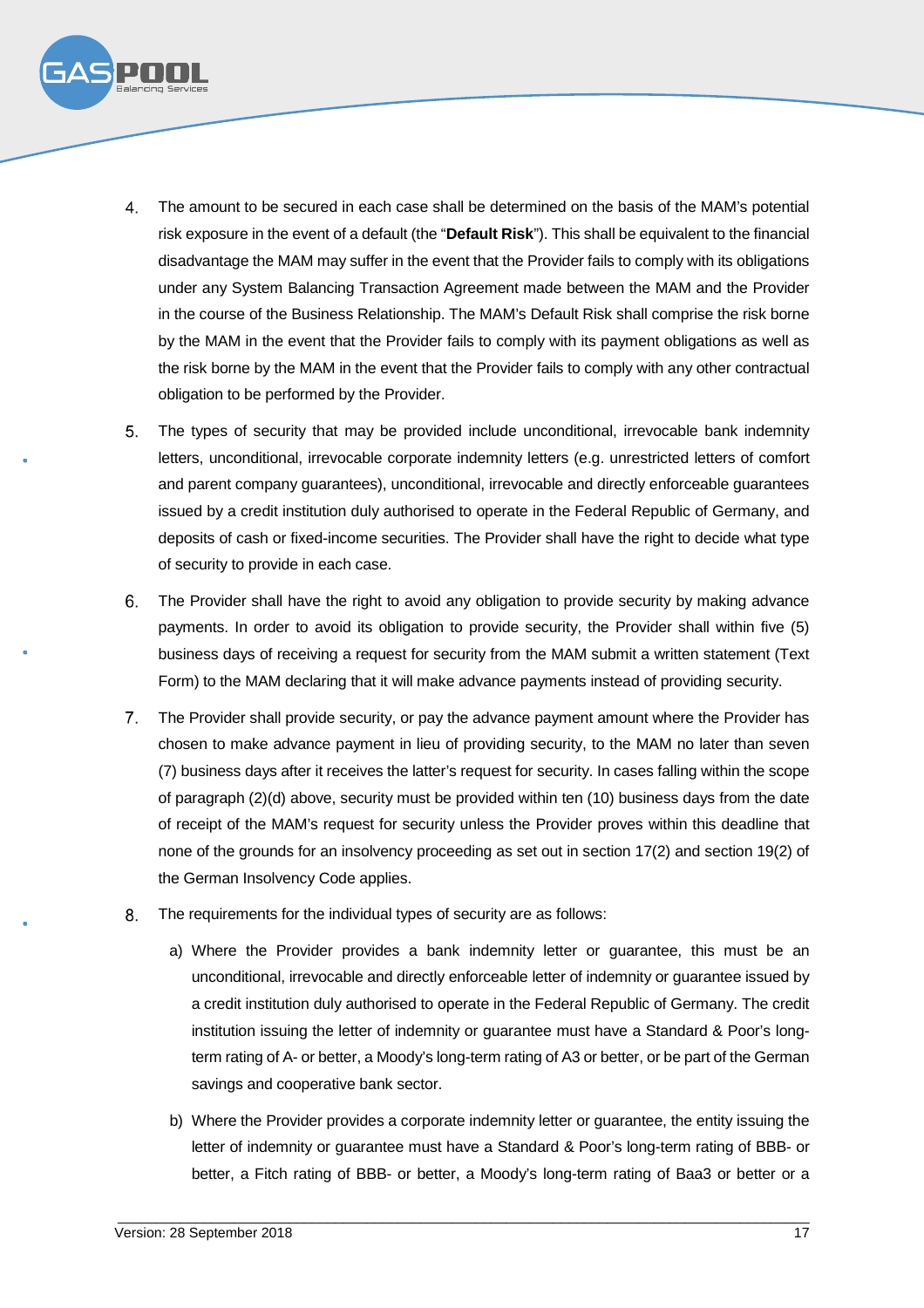

Creditreform credit rating (Credit-Standing Index 2.0) of Risk Class II or better (as per Creditreform Rating Map as at 31 December 2016). The corporate letter of indemnity or guarantee must not be in an amount that exceeds 10% of the issuing entity's liable equity capital. Providers providing this type of security shall at the time of providing the security submit evidence to the MAM that the conditions set out in sentence 2 above are met.

- c) Any letter of indemnity or guarantee provided by the Provider must be payable on first demand and must generally include a waiver of the surety's defence of voidability, its right to declare a set-off against other claims, and its right to deny performance until all remedies available against the principal debtor have been exhausted, except where the relevant claim is undisputed or an enforceable judgment has been rendered in respect of that claim. Where a directly enforceable guarantee or letter of indemnity is provided, it must be valid for a duration of at least twelf (12) calendar months but expire no later than two months after the end of the term of the longest-term System Balancing Transaction Agreement in place between the Parties.
- The MAM shall have the right to realise any security provided where (i) it has issued a payment reminder to the Provider on occurrence of a payment default setting a reasonable deadline for payment and (ii) the deadline stated in the payment reminder has expired without payment being made. On realising any security provided by a Provider, the MAM shall have the right to demand that the Provider re-provide the proportion of security that has been used, provided the grounds for requiring the Provider to provide security as set out in paragraphs (1) to (4) above continue to apply. The Provider shall then provide the proportion of security to be re-provided within the time limit set out in paragraph (7) above.
- Any security provided must be released without undue delay once the conditions for its being requested are no longer satisfied. The MAM shall review every six months whether the grounds for the provision of security by the Provider as set out in paragraphs (1) to (3) above continue to apply and whether the secured amount as determined pursuant to paragraph (4) above continues to be appropriate. Where the aforementioned review reveals that the realisable value of all security provided significantly exceeds the value to be applied pursuant to paragraph (4) above, the MAM shall release the proportion of the security that exceeds a reasonable amount as determined pursuant to paragraph (4) above to the Provider. Where the realisable value of all security provided is significantly lower than the value to be applied pursuant to paragraph (4) above, the MAM shall be entitled to require the Provider to provide additional security.

#### **11. Term and Termination**

Either Party shall have the right to terminate the System Balancing Framework Agreement in place  $1.$ between the Parties for convenience with effect from the end of any given month by giving at least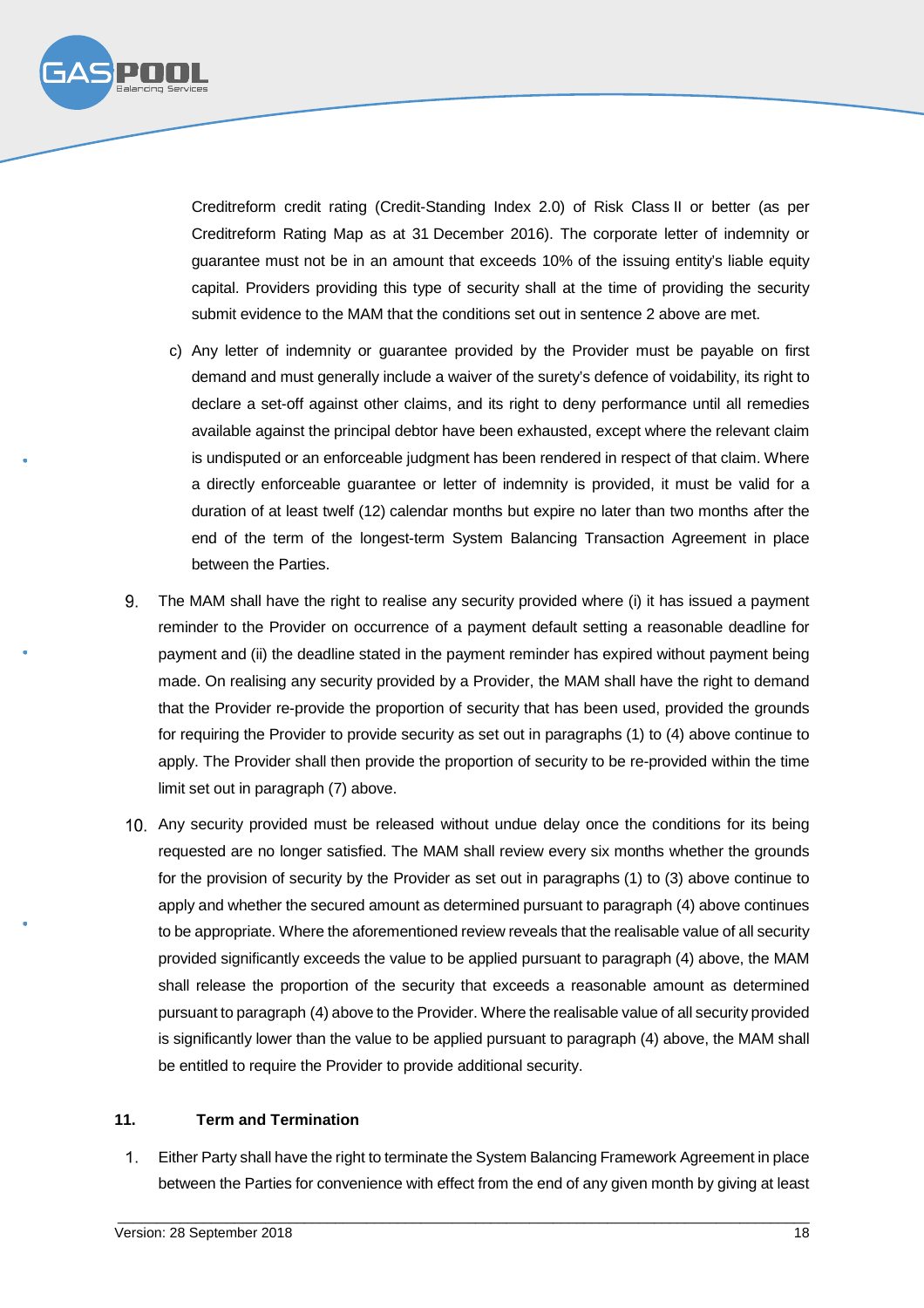

three (3) months' prior notice. Once the terminating Party's notice of termination has been received by the other Party, the Parties may only enter into System Balancing Transaction Agreements for terms ending on or before the date on which the System Balancing Framework Agreement comes to an end. Where the System Balancing Framework Agreement is terminated in accordance with the foregoing provisions, the Parties shall in any case continue to be bound by their obligations thereunder until the System Balancing Transaction Agreements in place between the Parties at the time the terminating Party's notice of termination was received by the other Party come to an end.

- 2. Save as provided above, both the System Balancing Framework Agreement as well as any System Balancing Transaction Agreement may only be terminated for cause, in which case the relevant contract will be terminated with immediate effect. Due cause shall in particular, without limitation, be given where
	- the Provider fails to meet any specifications and/or representations relevant for obtaining prequalification that were provided as part of the prequalification process for a balancing group contract entered into by the Provider, whether for energy or system balancing purposes,
	- either Party has breached a material contractual obligation under the System Balancing Framework Agreement or any System Balancing Transaction Agreement, i.e. any contractual obligation breach of which places at risk the achievement of the relevant contract's purpose,
	- the Provider does not or no longer satisfy the requirements for being registered as a user of the ASP platform,
	- the Provider has defaulted to a significant extent on any due payment obligation and continues to be in default despite having been issued with a payment reminder by the MAM on occurrence of the default,
	- the Provider has failed to provide any security due under this contract,
	- an application has been made to have insolvency proceedings initiated against the Provider's assets and initiation has been refused for a lack of assets,
	- insolvency proceedings have been initiated against the Provider's assets and the responsible administrator fails to declare a continuation of business activities as defined in section 103 of the German Insolvency Code, despite having been called on to do so.
- $3<sub>1</sub>$ Notice of termination must be given in writing and signed by the terminating Party.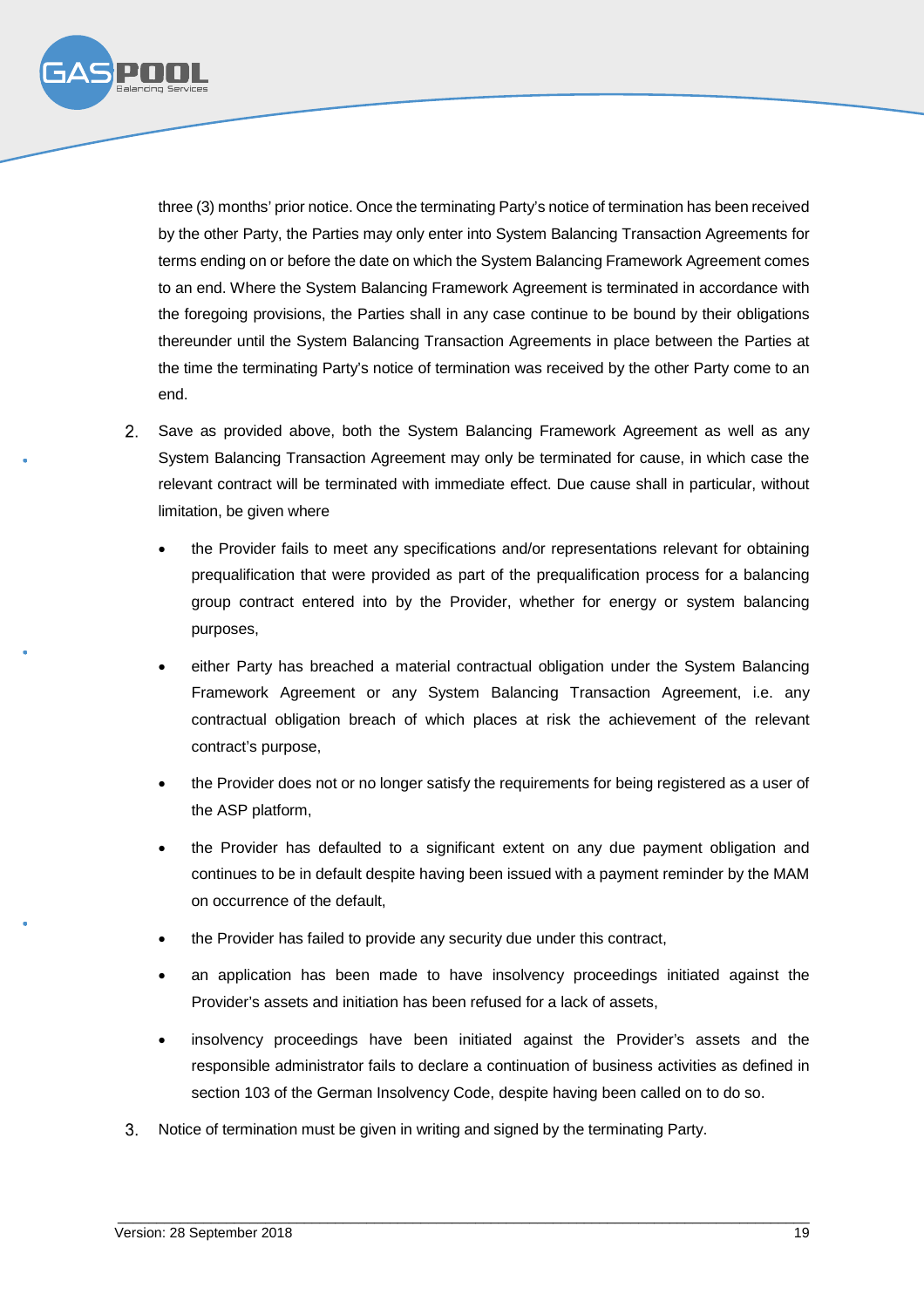

# **12. Amendment of System Balancing Terms & Conditions**

- $1<sub>1</sub>$ The MAM shall have the right to amend the System Balancing Terms & Conditions set out herein insofar as the Provider can reasonably be expected to accept such amendment, giving due consideration to the interests of the MAM. In particular, without limitation, an amendment shall be deemed to be reasonable within the meaning of the foregoing sentence where it is required to ensure compliance with changed statutory and/or other legal requirements. The MAM shall notify the Provider of any such amendment to the System Balancing Terms & Conditions by giving notice to the Provider in Text Form (each such notice an "**Amendment Notice**"); save where a later date is expressly stated in each case, the relevant amendment will come into effect four (4) weeks after the Provider has received such Amendment Notice.
- $2<sub>1</sub>$ The Provider shall have the right to terminate the System Balancing Framework Agreement as well as any System Balancing Transaction Agreement affected by any such amendment on grounds of exceptional circumstances with effect from the date on which such amendment to the System Balancing Terms & Conditions is to come into effect by giving notice to the MAM in writing within four (4) weeks from the date on which the Provider received the relevant Amendment Notice. If the Provider does not exercise this exceptional termination right, the Provider will be deemed to have accepted the relevant amendment to the System Balancing Terms & Conditions. In its Amendment Notice, the MAM shall inform the Provider of its right to terminate the aforementioned contracts on grounds of exceptional circumstances and shall alert the Provider to the fact that the amendment in question will come into effect unless the Provider exercises its exceptional termination right within the applicable deadline.

#### **13. Assignment**

- $1.$ Neither Party shall transfer any right and/or obligation arising under these System Balancing Terms & Conditions and/or under any System Balancing Transaction Agreement, whether in whole or in part, to any third party unless the other Party hereto has given its prior consent to such transfer. Consent may only be withheld for due cause. No right or obligation may be transferred to any entity that has not been admitted as a user of the ASP platform.
- $2<sup>1</sup>$ Any transfer pursuant to paragraph (1) above to an affiliated entity as defined in section 15 of the German Joint Stock Corporation Act shall not require prior consent but shall be notified to the other Party in writing, provided that affiliated entity has been admitted as a user of the ASP platform.

#### **14. Severability**

 $1.$ If any provision set out in these System Balancing Terms & Conditions or in any System Balancing Transaction Agreement is, becomes or is held to be invalid, unenforceable or incomplete, it shall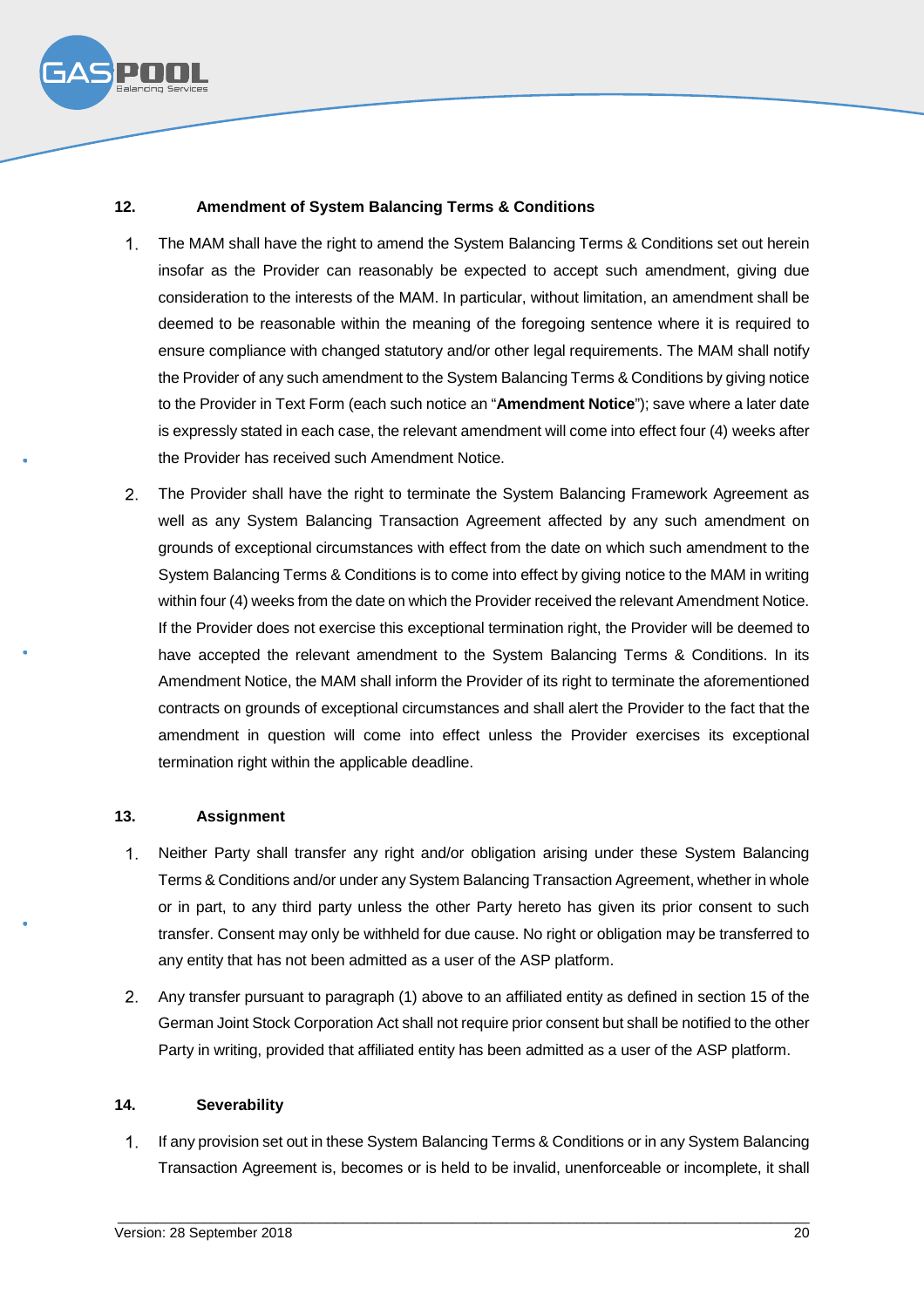

not serve to invalidate or affect the completeness of the remaining provisions set out in these System Balancing Terms & Conditions or in the relevant System Balancing Transaction Agreement, which shall remain in full force and effect as if such provision had not originally been contained therein and shall be deemed to be otherwise complete.

The Parties hereby undertake to replace any such invalid, unenforceable or incomplete provision by a valid, enforceable and complete provision having as far as reasonably possible the commercial and legal effect intended under these System Balancing Terms & Conditions and reflecting as closely as reasonably possible the intentions of the Parties.

#### **15. Changes in Circumstances**

- $1<sup>1</sup>$ Where during the term of these System Balancing Terms & Conditions unforeseen circumstances should arise in respect of which no provision has been made under a System Balancing Transaction Agreement, or which the Parties failed to take into account when entering into that System Balancing Transaction Agreement, and where such circumstances have such significant commercial, technical or legal impact on the relevant System Balancing Transaction Agreement so as to render any provision of that contract untenable for either Party, the affected Party shall have the right to require its counterparty to agree to a corresponding amendment of the contract's terms that duly reflects any such changed circumstances whilst having regard to all commercial, technical and legal implications this would have for the counterparty.
- Where a Party pleads circumstances falling within the scope of paragraph (1) above, that Party shall be required to specify and prove the facts on which it has based its amendment request.
- $3.$ If the conditions for amending the relevant contract as set out in the foregoing paragraphs are satisfied, the pleading Party's right to have the contract amended shall arise at the first time that Party raises a demand to amend the contract's terms on the grounds of changed circumstances. The pleading Party's right to have the contract amended shall also apply retrospectively if, and only going back for such time as, the pleading Party could not reasonably have been expected to raise its demand for amendment of the relevant contract at an earlier time.

#### **16. Requirements for Written Form and Authoritative Version of Contract**

 $1<sub>1</sub>$ The Parties have not entered into any oral agreements on the subject of these System Balancing Terms & Conditions. Except as otherwise provided in these System Balancing Terms & Conditions, any and all amendments or additions to the System Balancing Framework Agreement and/or to any System Balancing Transaction Agreement as well as the termination or revocation thereof shall be invalid unless made in writing and signed by the Parties. This shall also apply with respect to any agreement made with respect to this requirement for the written form.